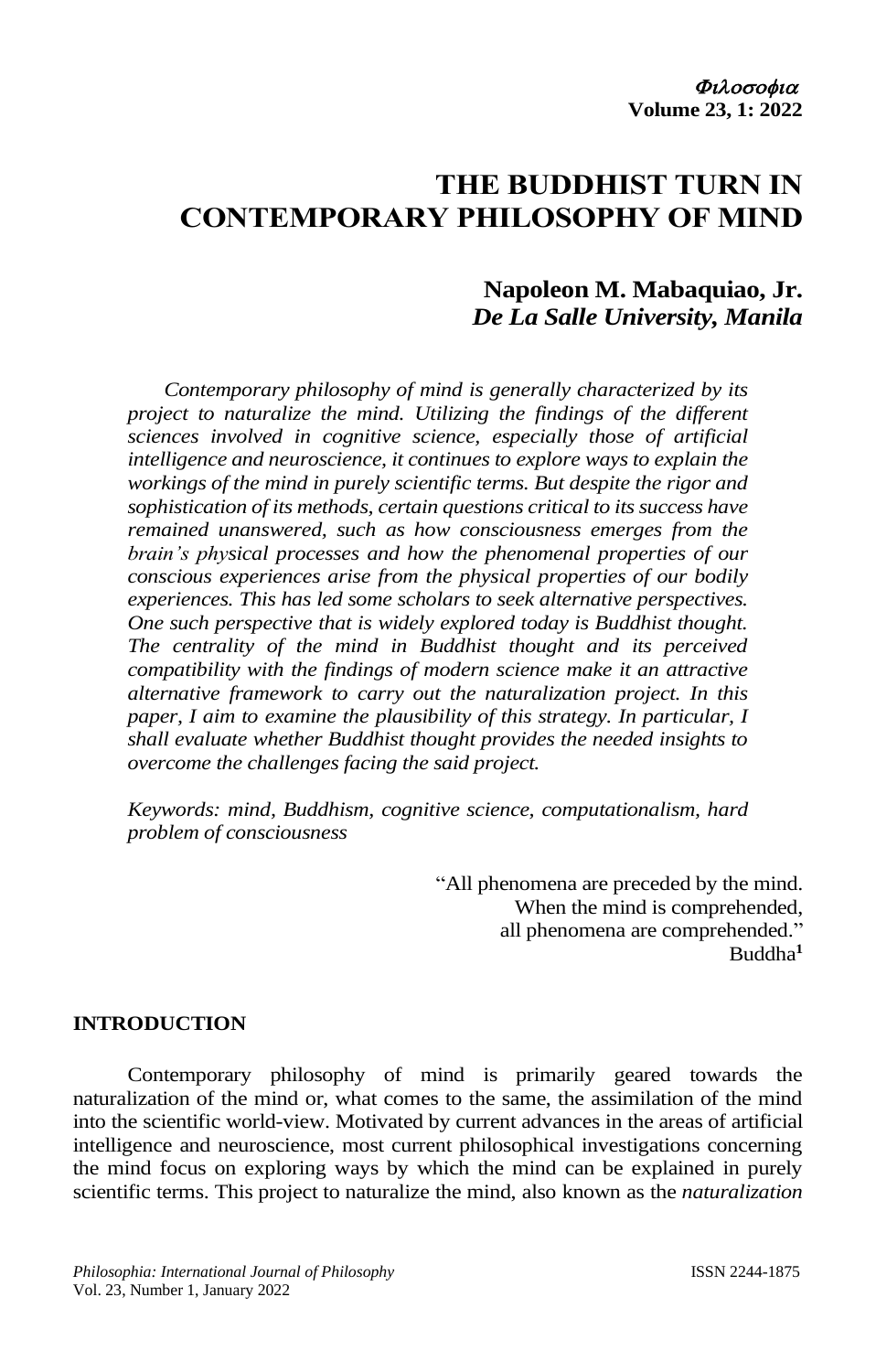*project,* has a two-fold objective. On the one hand, it intends to give rigor to how we think about minds and their processes. On the other hand, it aims to complete the socalled scientific principle of physical closure, according to which all phenomena occurring in this world can be sufficiently accounted for using only physical explanations.

However, while this project has surely made progress in explaining the functionality of the mind, generally referring to the system of inputs and outputs of mental processes, it is still plagued with difficulties when accounting for the mind's consciousness and its related properties. The so-called *hard problem* of consciousness, referring to the problem of showing how consciousness arises from the physical processes of the brain's neurons, is far from being resolved (See Chalmers 1995). The epistemic gap between physical facts and phenomenal facts, referring to the problem of how knowledge of phenomenal facts can be inferred from knowledge of physical facts, has not been satisfactorily closed (See Mabaquiao 2015). The usual reaction of proponents of the naturalization project to these difficulties is to simply ignore them. They allege that either these difficulties are not really essential to the understanding of the mind (the general position of materialism), or they are pseudo-problems for allegedly being grounded in mistaken assumptions or in a false theory about the nature of the mind (as argued, for instance, by the Churchlands in their theory of eliminative materialism) (Mabaquiao 2015, 29-31). On the other hand, there are also those who argue that the solutions to such difficulties lie beyond the natural limits either of our cognitive abilities (See McGinn 1997) or of our language as a representational system (See Mabaquiao 2009). As such, while they support the materialistic framework of this project (for maintaining that what lies beyond our cognitive limits is still physical in nature), they do not believe that the naturalization project will succeed.

Still, there are those who go beyond the usual confines of Western philosophy and modern science to handle these issues. They explore alternative perspectives, most especially those from the East. If not the Eastern philosophies themselves, these perspectives are either rooted in or inspired by such philosophies. A perspective that is widely recognized and whose appeal to philosophers and cognitive scientists alike continues to grow is Buddhism or Buddhist thought (or philosophy) (See Arnold 2012 and Spackman 2012). There are two main reasons, among others, for this: first is the centrality of the mind in the overall Buddhist philosophy (as evidenced by its focus on training the mind as the way to achieve its spiritual goal of enlightenment), and second is the perceived compatibility of the central tenets of Buddhist philosophy with the findings of modern science (especially in the area of quantum physics). In this paper, I aim to critically examine the alternative strategy to overcome the obstacles of the naturalization project using insights coming from Buddhist philosophy. In particular, I intend to support the view that argues for the non-feasibility of this strategy. As a framework for this position, I shall advance an account of the Buddhist philosophy of mind, which is a dualism of the sort that deviates from the usual conceptions of it in traditional, Western philosophy.

I shall divide my discussion into three parts. In the first part, I will introduce the project of naturalizing the mind. I shall look into its motivations and the various ways by which it has been proposed to be carried out by philosophers of different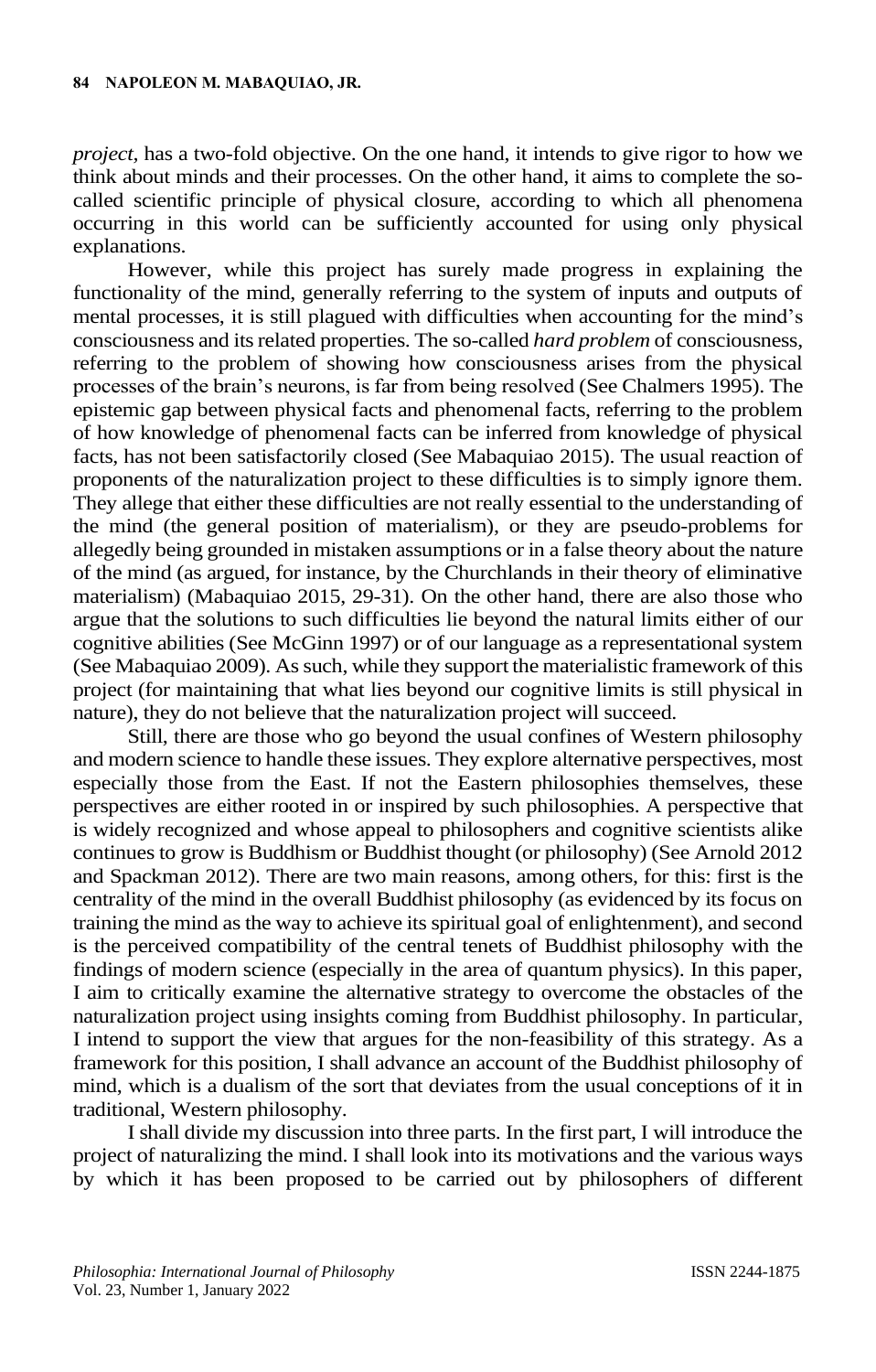metaphysical persuasions. I will also discuss in this part some of the major questions that have been raised concerning the feasibility of this project. In the second part, I will examine the strategy of using Buddhist thought to overcome the major obstacles of the said project. I will first show why it has seemed natural for cognitive science to consider Buddhist thought as an alternative approach to handle its difficulties. In the third part, I will critically assess the various viewpoints on the use of Buddhist thought as a framework for cognitive science. After pointing out their gaps and weaknesses, I shall argue for an alternative view.

## **NATURALIZING THE MIND**

In addition to our physical activities, we go about our everyday lives engaging in mental activities such as thinking, making decisions, wishing, imagining, and experiencing pains and pleasures. We usually attribute our physical activities directly to the workings of our bodies, though we also believe that some of these activities, the ones we usually call "voluntary actions," may have been brought about, directly or indirectly, by some mental processes. On the other hand, as regards our mental activities, we usually attribute them to the workings of our minds. However, as we continue to know a great deal about our bodies and the natural environment with which they interact, we remain to know very little about our minds. The irony is that while it is with our mental states that we are most immediately and directly acquainted with, our mind is still largely shrouded in mystery (Dennett 1991, 21-22). However, our minds or conscious states undoubtedly form an important part of what defines who we are as humans and as individual persons. For it is essentially in reference to our mental attributes such as our rationality, freedom, and consciousness that we distinguish ourselves from the rest of nature; and to our individual memories, beliefs, and attitudes that we distinguish ourselves from one another.

Previously it was thought that science could afford to ignore the workings of the mind or the nature of consciousness in its investigations of nature. The pervading view then seemed to be that the mind has no critical place or role in a systematic and comprehensive explanation of the natural world. As it were, it was presupposed that whatever the nature of the mind is would not really make a difference in the scientific account of the world. As such, it was thought that the mind was a subject matter better left to the speculations of philosophers and theologians. However, somehow the idea that the scientific account of nature cannot be truly complete unless it also deals with the nature of the mind or consciousness persists. The preeminent mathematician and physicist Roger Penrose (1997, 8) put this more clearly when he remarked: "A scientific world-view which does not profoundly come to terms with the problem of conscious minds can have no serious pretensions of completeness. Consciousness is part of our universe, so any physical theory which makes no proper place for it falls fundamentally short of providing a genuine description of the world" (See also Chalmers 1997, xi).

This sentiment articulated by Penrose has slowly been asserting itself, as evidenced by the growing number of scientists and mathematicians who have joined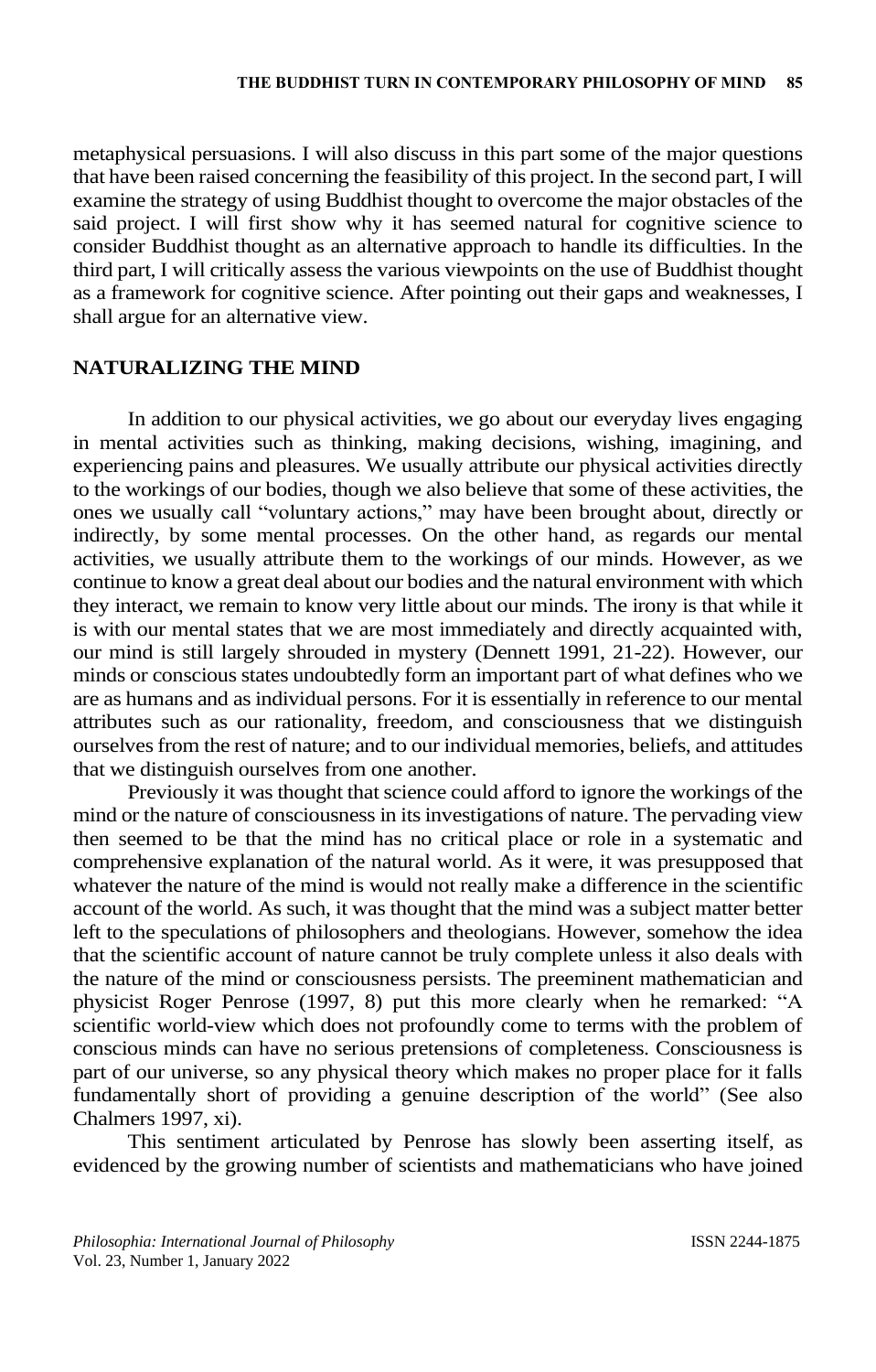the materialist-oriented philosophers in the attempt to come up with a scientific account of the workings of the human mind. This project to explain the mind in purely scientific terms or, more simply, to naturalize the mind has two main goals. The first, which is a precondition for the second, is to provide rigor in the way we theorize about the mind. This is a reaction to the speculative ways by which the mind had been investigated and explained in the past. The second is to carry out the completion of the scientific account of the natural world. As Penrose earlier noted, if the mind is part of the natural world, then a complete account of the science of this world should include the mind. The mind, in this regard, is seen as the last piece of the puzzle to complete the scientific picture of nature.

However, initial efforts to carry out the naturalization project have been met with doubts and skepticism. The mind did not seem at the time to lend itself to the scientific methods of observation and quantification. However, with the entry of computer technology into the scene, things have taken a revolutionary turn. With its enormous capacity for simulating a wide variety of phenomena, thereby proving to be a very powerful tool for understanding the mind, the dreamt-of science of the mind has generated high hopes. The use of computers in understanding the human mind culminated in the development of a theory called the *computational theory of mind*  (henceforth, simply *computationalism*)*,* according to which the human mind is a sophisticated kind of computer and that the computer of appropriate sophistication has itself a mind. More specifically put, the human mind isseen as a sophisticated software implemented by the hardware of the brain; and that the sufficiently sophisticated computer software is itself a mind. The seriousness in which the computationalist project is being pursued has given birth to the development of a new science, a projected interdisciplinary science of the mind, involving the disciplines of philosophy, psychology, linguistics, artificial intelligence, neuroscience, and anthropology, which has come to be known as *cognitive science* (Freidenberg and Silverman 2006, 6)*.*

With computationalism as the reference point, we can strategically divide the development of this projected science into three stages, namely: the *precomputational*, *computational*, and *post-computational stages* (See Mabaquiao 2009, 481-487; 2012, 193-222). The theories at the pre-computational stage are directly reacting to *Cartesian dualism,* which divides reality into the mutually exclusive physical and mental realms. According to this dualism, reality consists of matter and minds: matter being spatially extended but unconscious, while minds being conscious but non-spatially extended. The critical consequence of this dualism is that there can only be a science of matter but never of the mind. That being the case, one important preliminary task in establishing a science of the mind is to demonstrate the falsity of Cartesian dualism as a theory of reality. Two theories serve as paradigm representatives of this stage, which reject the Cartesian independently-existing mental realm, namely, *behaviorism* and *(mind-brain) identity theory.* For behaviorism, expressions allegedly referring to mental states are reducible to expressions merely referring to behavioral dispositions. On the level of reality, behaviorism claims that there really are no mental states for what we have; in place of these states are mere behavioral dispositions. On the other hand, identity theory claims that expressions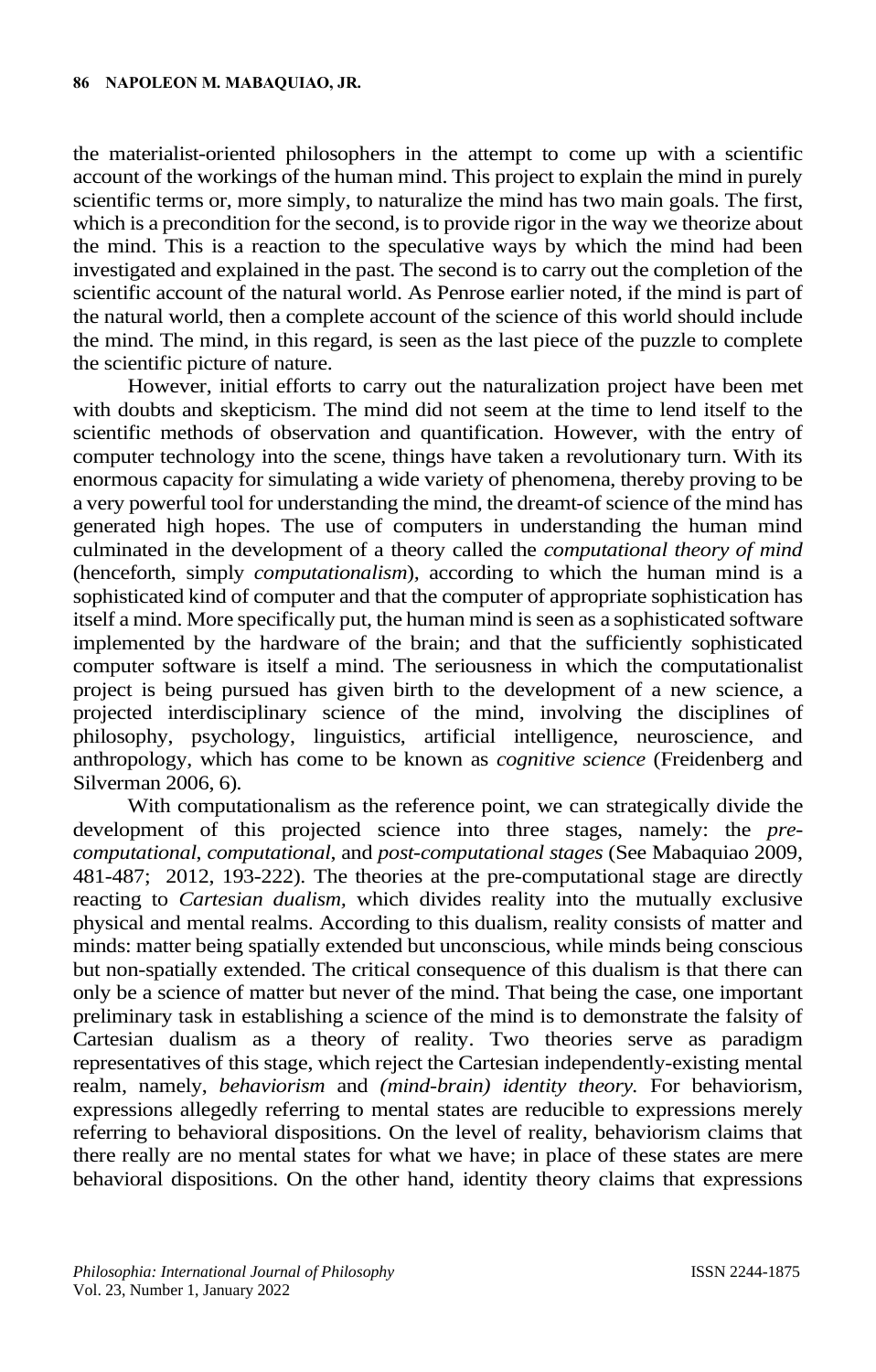allegedly referring to mental states are merely non-scientific equivalents of scientific expressions referring to brain states (or the brain's neural states). On the level of reality, this theory claims that there really are no mental states for what we have; in place of these states are merely neuronal states of the brain.

At the computational stage, computationalism becomes the dominant view of the mind. In the discipline of philosophy, computationalism is the logical offshoot of *functionalism,* that theory of mind which defines mental states in terms of the causal relations among input, internal, and output states. In the discipline of artificial intelligence, computationalism has come to be known as *strong AI.* Accordingly, a distinction has been made (mainly due to John Searle 1980) between the views of strong AI and weak AI. Strong AI boldly claims that the human mind is a sophisticated computer (more specifically, it is a computer software run by the hardware of the brain), and the sufficiently sophisticated computer itself has a mind (or, more specifically, the sufficiently sophisticated computer software is itself a mind). In contrast, *weak AI* merely claims that the computer serves as a very powerful tool for understanding how the human mind works. It has no metaphysical claims about the mind. Computationalism presently has two dominant models: the *classical* or *symbolic model*, which defines mental computations as manipulations of symbols according to certain rules, and the *connectionist model*, which defines mental computations as interactions among the units comprising neural networks. However, in either model, the computationalist view that thinking, as Zenon Pylyshyn (1989, 51) has put it, is "a species of computing" is maintained.

Finally, the theories at the post-computational stage are those critically reacting to computationalism. They consider the account of computationalism as faulty due to its leaving out one or more of the following fundamental features of the mind: consciousness, intentionality (referring to the directedness of mental states towards some objects or states of affairs in the world), and qualia (referring to the subjective or the "what-it-is-like" qualities of our conscious experiences). Consequently, these theories see the actualization of the projected science of the mind in the possibility of a science that accommodates these features of the mind. Foremost of the postcomputational theories of mind are the *biological naturalism* of Searle, which regards mental states as higher-level biological states that are caused by but not reducible to the causal properties of the brain, and the *quantum view of consciousness* of Penrose (1994), which regards mental states as quantum states in the microtubules of the neurons. Before advancing their respective theories, both philosophers have presented arguments against computationalism. Searle presented his Chinese room argument, according to which human minds can never be computers because while human minds are aware of what their mental states refer to in their world (their intentionalities), computers are never aware of what the symbols that they manipulate refer to in the world. Penrose (1994), for his part, presented an argument based on *Gödel's incompleteness theorem,* according to which human minds can never be computers because while humans can recognize the truth of a proposition outside of the rules of the system in which the proposition belongs, computers cannot (for the actions of computers are inescapably rule-governed).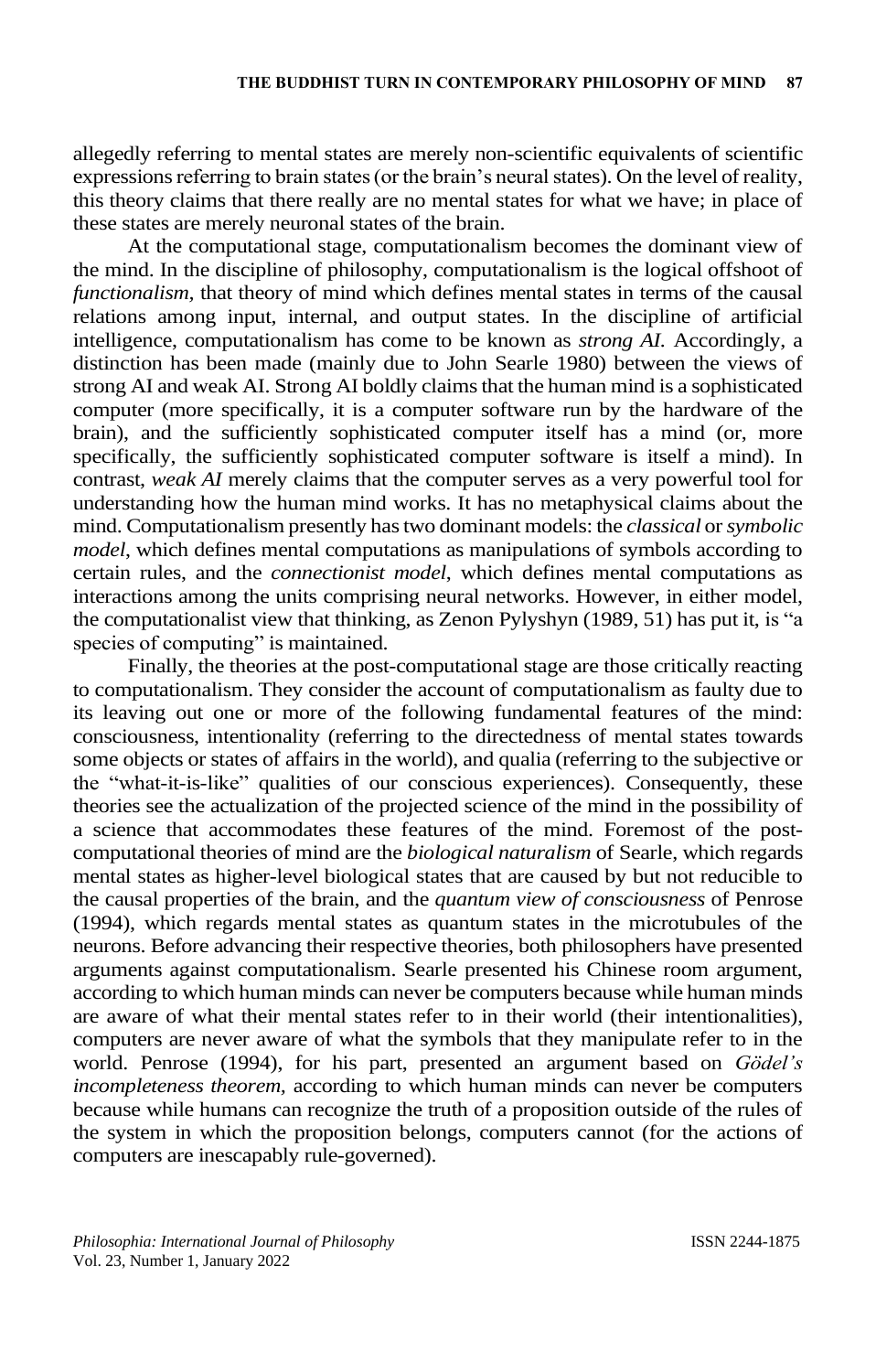Theories in both computational and post-computational stages are attempts to come up with a science of the mind using different models. These theories, needless to say, have encountered challenges or criticisms. Let us, in this section, briefly examine some of these challenges. The arguments used to challenge these theories of mind come in various forms. Some arguments point out certain inconsistencies in their key ideas. Behaviorism, for instance, is shown to be inconsistent or guilty of circular reasoning for eventually making references to mental states when pressed to explain why different persons respond with different behavioral dispositions to the same input stimuli. It claims that mental states are nothing but behavioral dispositions, but in explaining why we have such and such behavioral dispositions and not otherwise, it refers to how our mental states affect our behaviors. Another example is the (type) identity theory which is charged with *neuronal chauvinism—*referring to the undue preference for the human brain. The identity theory claims that mental states are nothing but the neural states of the human brain, which implies that other organisms, such as animals, are not endowed with the same kind of brains that humans have will never have mental states. But this conflicts with the common-sense view that animals too have mental states though their brains may be different, structurally and/or materially, from ours.

Some arguments point out that the theories intended to explain the mystery of the mind just generate further mysteries. For instance, Cartesian dualism is often criticized for making the mind-body relation as something utterly mysterious. For how can two qualitatively different substances, the physical substance which is governed by the deterministic laws of nature, and mental substance, which is not, causally interact with one another? However, most alternative accounts of the mind-body relation, which aim to sidestep the Cartesian mystery, have created further mysteries, which seem more serious than what they intend to explain away or resolve. For instance, Leibniz's parallelism tries to explain away the Cartesian mystery by saying that there really is no mind-body causal interaction at all and that the seeming causal interaction between them is just an illusion brought about by the pre-established harmony set by God (Look 2020). It may have sidestepped the Cartesian mystery, but it has created more mysteries. Among others, what is the point of God creating a totally deterministic world where morality and responsibility have no place? Another alternative account to Cartesian dualism is the so-called e*piphenomenalism*, which claims that while mental states are indirectly caused by the physical states of the body, mental states, on the other hand, do not have any causal powers. However, having no role to play in our survival, it appears mysterious why we have mental states in the first place.

Lastly, some arguments point out that something fundamental about the mind is left out in the explanations of certain theories. For instance, Searle (1980) argues that functionalist and computationalist accounts of the mind leave out the inherent property of consciousness to be intentional or to be directed towards objects or facts in the world. On the other hand, Thomas Nagel (1974) and Frank Jackson (1991), in their knowledge arguments, argue that the said accounts, along with other materialist theories of the mind, leave out the qualia, referring to the subjective (or that "what-itis-like") qualities of our subjective experiences. The central point of their arguments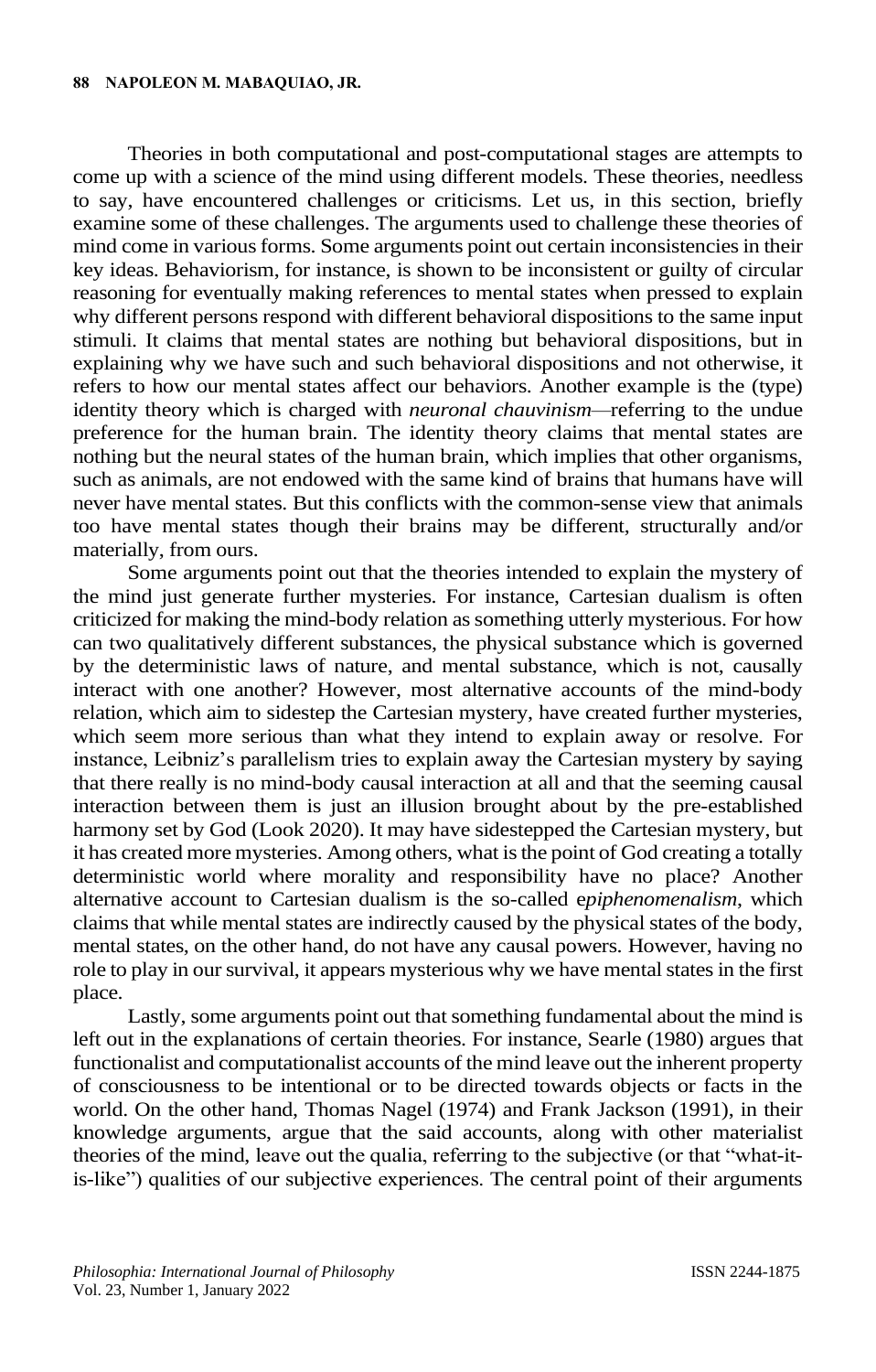is that if the nature of mentality is exhausted by some physical mechanism, then just by knowing this mechanism, we would know everything about mentality. However, this is simply not the case. For instance, saying that pain is C-fiber stimulation tells us nothing about how pain feels or what it is like to be in pain. This failure of purely physical explanations to account for the subjective qualities of conscious experiences has been called by Joseph Levine (1983) the *explanatory gap*.

## **BUDDHISM AND COGNITIVE SCIENCE**

As the problems besetting the naturalization project have remained unresolved or have not been satisfactorily answered within the areas of traditional (Western) philosophy and modern science, alternative perspectives have been explored. One that has attracted a great number of scholars is Buddhism. And this is for at least two reasons: the centrality of the mind in overall Buddhist thought and the *perceived* compatibility of the central tenets of Buddhism with the findings in modern science, most especially in the area of quantum physics.

The centrality of the mind in Buddhist thought can immediately be demonstrated through the *four noble truths,* as Allan Wallace (2002, 16) does:

The first task is to recognize the nature and full range of suffering to which humans are vulnerable. The first noble truth formulates that as the problem to be addressed. The second noble truth presents the hypothesis that the essential causes of suffering are to be found within the mind, specifically in terms of cognitive, emotional, and attentive imbalances. The third noble truth hypothesizes that these afflictive tendencies can be irreversibly dispelled from the mind. And the fourth noble truth presents detailed procedures for collecting data by observing mental processes and experimenting with techniques for transforming the mind and eliminating its afflictive elements.

Accordingly, craving (referring to the kind of desire that leads a person to be attached to the objects of his/her own desires), which arises from ignorance, is the cause of suffering; and thus, to eliminate suffering is to eliminate craving and ignorance. Now since craving and ignorance are mental phenomena, the way to eliminate them would be to train the mind using techniques described in the *eightfold path.* Buddhist scholar Peter Santina (1984, 64) tells us that among these techniques, the three that directly deal with mental development are *right effort, right mindfulness,* and *right concentration.* Briefly, right effort "means cultivating a positive attitude towards our undertakings" (Santina 1984, 65). More specifically, it refers to the effort to free themind of unwholesome thoughts and fill it up with wholesome ones. Right mindfulness is "awareness or attention, avoiding a distracted and clouded state of mind" (Santina 1984, 68). Right concentration, also called meditation or tranquility, is "the practice of focusing the mind single-pointedly on a single object" (Santina 1984, 68).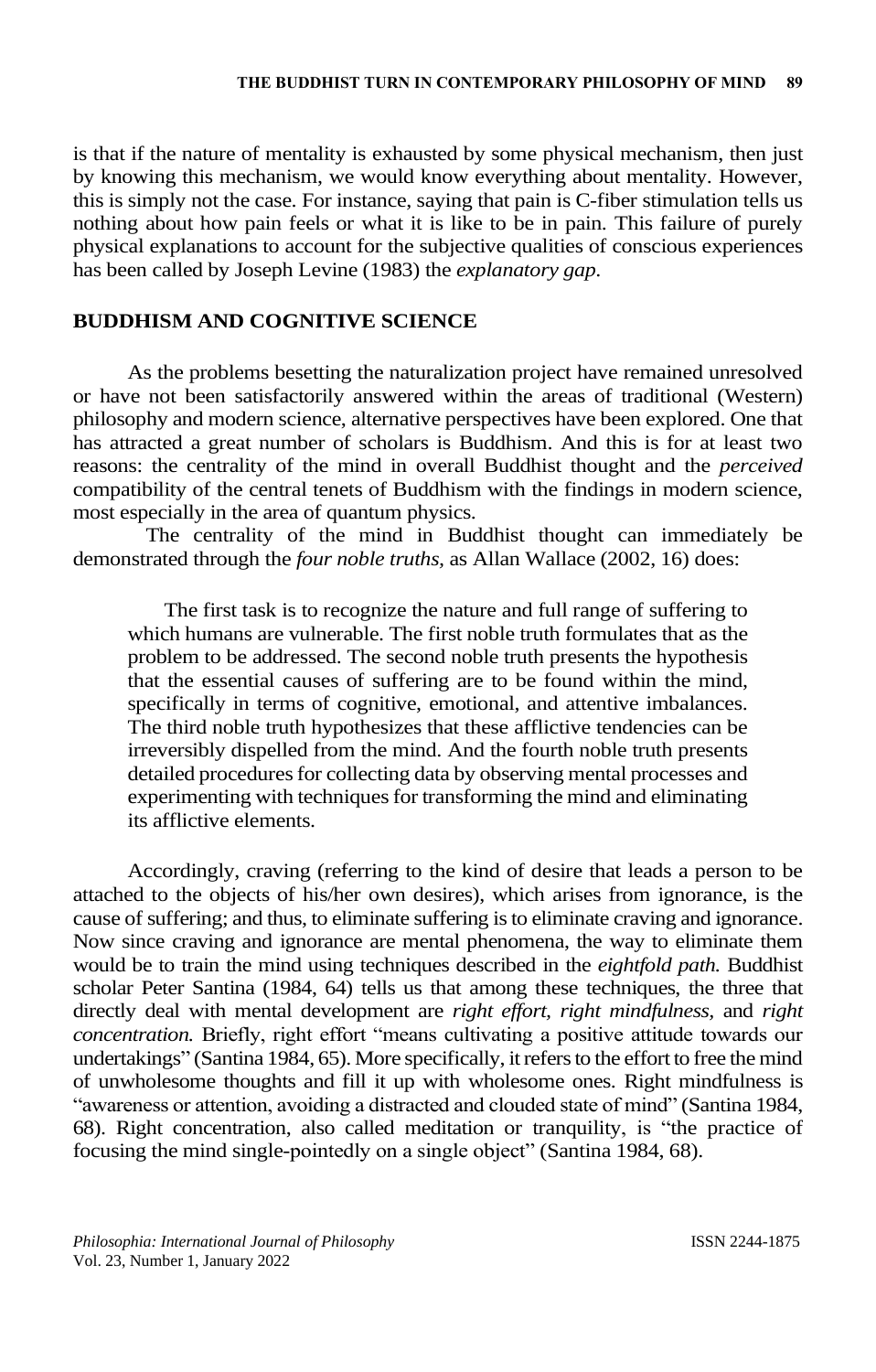#### **90 NAPOLEON M. MABAQUIAO, JR.**

The centrality of the mind in Buddhist thought can also be seen in its *no-self doctrine,* which rejects the idea of the self as a permanent and independently-existing substance or entity, which is popularly known in Western philosophy as the *Cartesian self*. In place of this Cartesian self, Buddhism puts forward a notion of the self as a mere convenient collection of certain physical and mental factors—the so-called *five aggregates* that account for the possibility of personal experience. The motivation behind the no-self doctrine is clear: eliminating the belief in a permanent, independently-existing, and substantial self eliminates our attachment to our own personal desires, which in turn eliminates our attachment to existence in general and eventually leads to the recognition of the impermanence of things. In this consideration, the no-self doctrine is sometimes regarded as the core of Buddhist thought. Santina (1984, 127) explains:

Once we identify, imagine, or conceive of ourselves as an entity, we immediately create a schism, a separation between ourselves and the people and things around us. Once we have this conception of the self, we respond to persons and things around us either with desire or aversion. In this sense, the self is the real villain of the piece. Seeing that the self is the source and cause of all suffering, and seeing that the rejection of the self is the cause of the end of suffering, rather than trying to defend, protect, and preserve the self, why should we not do our best to reject and eliminate this idea of the self?

With regard to the compatibility of Buddhist views with the findings of modern science, one classic demonstration of this can be found in Fritjof Capra's book *The Tao of Physics* (1975). In this book, Capra shows how Eastern mysticism, represented by Taoism, Hinduism, and Buddhism, has anticipated the findings of modern science, such as those in quantum physics and the theory of relativity. One such finding is the idea in quantum physics that reality is an interconnected whole. Capra (1975, 140-141) particularly notes that this finding has been anticipated in Buddhist thought:

Quantum theory has abolished the notion of fundamentally separated objects, has introduced the concept of the participator to replace that of the observer, and may even find it necessary to include the human consciousness in its description of the world. It has come to see the universe as an interconnected web of physical and mental relations whose parts are only defined through their connections to the whole. To summarize the world view emerging from atomic physics, the words of a Tantric Buddhist, Lama Anagarika Govinda, seem to be perfectly apropos: "The Buddhist does not believe in an independent or separately existing external world, into whose dynamic forces he could insert himself. The external world and his inner world are for him only two sides of the same fabric, in which the threads of all forces and of all events, of all forms of consciousness and of their objects, are woven into an inseparable net of endless, mutually conditioned relations."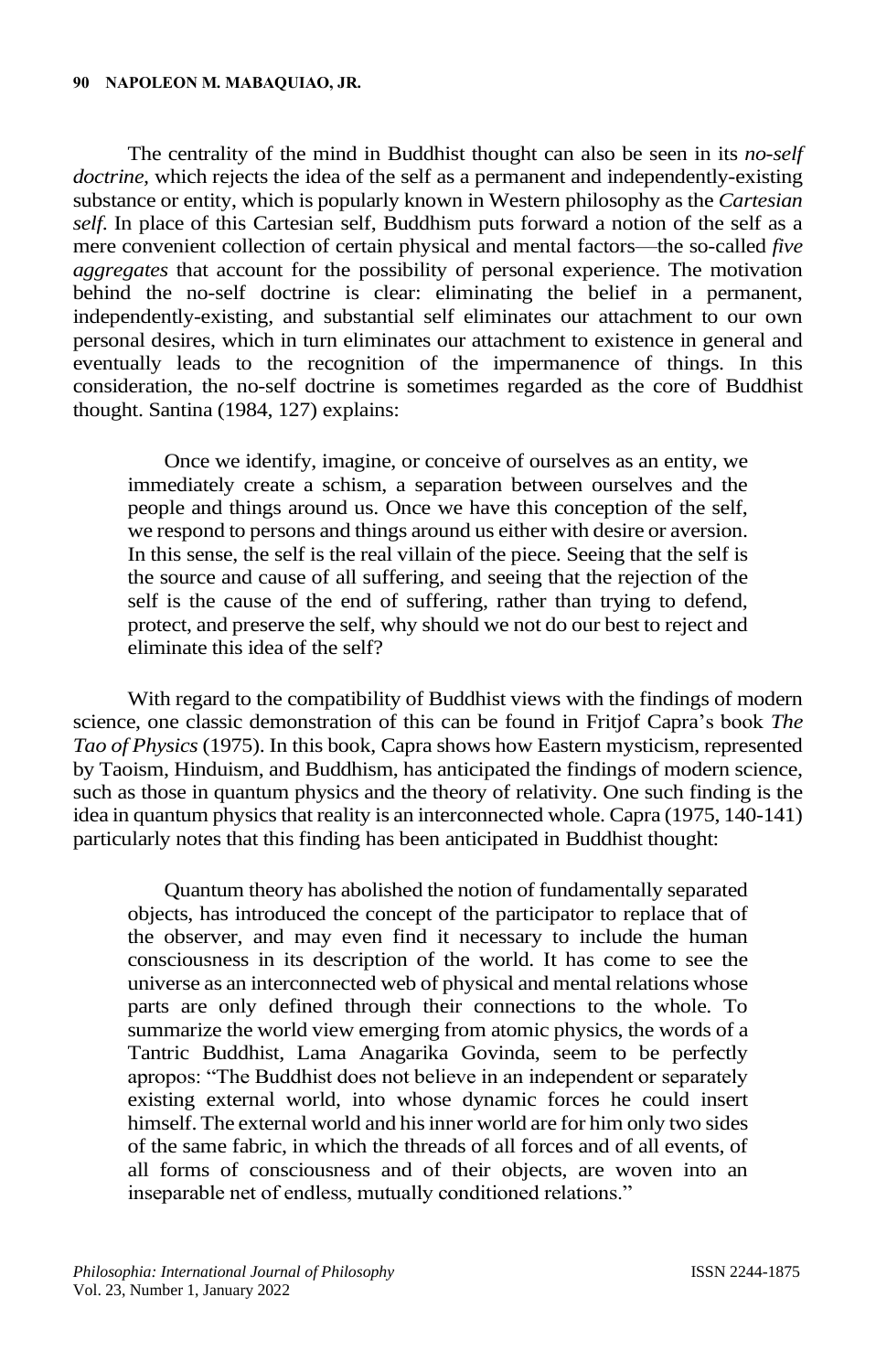Santina's (2002, 8) following remarks shed further light on this point:

This growing interest in Buddhism and these many areas of affinity between the teachings of the Buddha and the tendencies of modern science, philosophy, and psychology have reached their apex at this very time in the suggestions now proposed by quantum physics, the latest developments in experimental, theoretical physics. Here too, we find that not only is the method of science—observation, experiment, and analysis—anticipated by the Buddha but that some of the very specific conclusions about the nature of man and the Universe that are indicated by the latest developments in quantum physics were also indicated by the Buddha. For instance, the importance of the mind. A noted physicist not long ago has remarked that the Universe is really something like a great thought. And it is said in the Dhammapada that the mind precedes all things, that the mind is the maker of all mental states. Similarly, the relativity of matter and energy is mentioned. There is no radical division between mind and matter. All these indications are now gradually being revealed by the latest developments in science.

Now, since the mind is central to Buddhist thought and Buddhist thought in general and given its *perceived* compatibility with modern science, it is natural to suppose that Buddhist thought must have something significant to contribute to the project of cognitive science to naturalize the mind. As Richard Payne observes in his essay "Buddhism and Cognitive Science: Contributions to an Enlarged Discourse" (2002, 9): "Given Buddhism's long history of placing primary emphasis on consciousness in the transformation of human existence, the future development of Buddhist thought would seem to necessarily entail a continuing dialogue with cognitive science."

However, how exactly can Buddhist thought contribute significantly to the development of cognitive science? It is not enough to show that there are parallels between the Buddhist concept of the mind and the scientific concept of the mind that is pursued in cognitive science, like, for instance, both concepts reject the Cartesian self. The various materialist theories of mind all reject the Cartesian self, but they all seem to face the same problems. What is needed is to show that Buddhist thought can help cognitive science overcome its difficulties. In this regard, in the following section, we shall critically examine the main competing viewpoints on whether and how Buddhist thought can contribute to the goals of cognitive science.**<sup>2</sup>**

## **THE CONTENDING VIEWS**

One viewpoint has it that Buddhist thought has something positive to contribute to cognitive science by way of methodology. Accordingly, what is lacking in cognitive science is a refined instrument by which to study the mind scientifically. As Wallace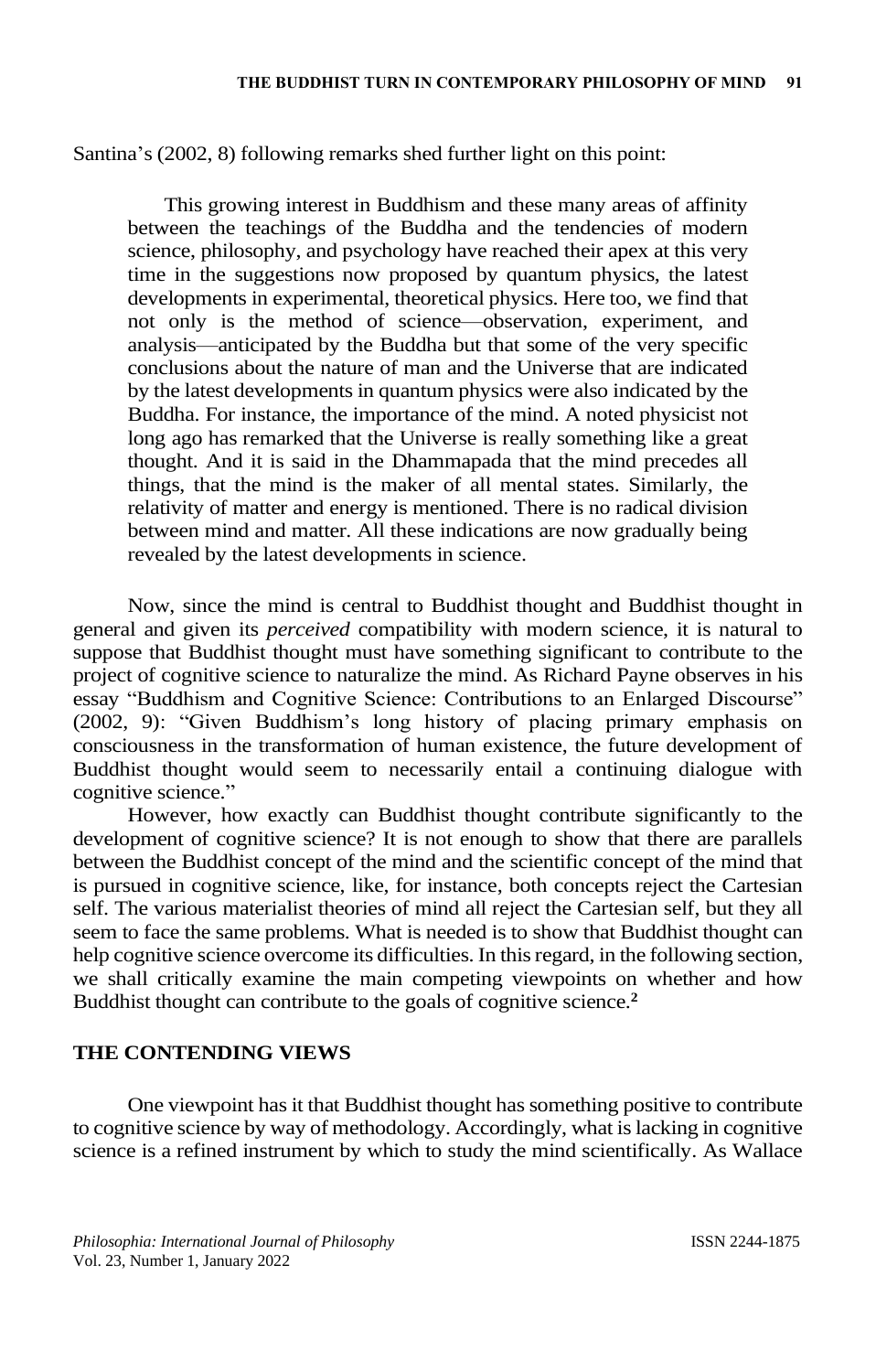(2002, 16) writes: "…the modern West has developed a sophisticated science of behavioral and neural correlates of consciousness, but no science of consciousness itself, for it has failed to develop sophisticated, rigorous means of exploring the phenomena of consciousness first-hand. And this is the first step towards an empirical science of any class of natural phenomena." According to Wallace, Buddhism supplies this needed refined instrument in the form of the mind as refined by a certain type of training—the so-called *meditation*. Wallace explains: "The only instrument humanity has ever had for directly observing the mind is the mind itself, so that must be the instrument to be refined. The untrained attention is habitually prone to alternating bouts of agitation and dullness, so if the mind is to be used as a reliable tool for exploring and experimenting with consciousness, these dysfunctional traits need to be replaced with attentional stability and vividness." Wallace, however, thinks that the kind of science of consciousness that will emerge here will not be the one aimed at by cognitive science, which is a physicalist science of the mind. Meaning to say, if cognitive science were to adopt the Buddhist way of studying the mind, then it would have to abandon its physicalist stance. As Wallace (2002, 30) writes in the conclusion of his paper: "It took the scientific community fifty years to recognize that the mind couldn't meaningfully be reduced to a set of behavioral dispositions. Hopefully, it will not take that long before neuroscientists open their minds to the possibility that the mind may not be meaningfully reduced to neural mechanisms either."

Another viewpoint states that Buddhist thought has nothing positive to contribute to cognitive science because the goals of Buddhism and cognitive science are in stark contrast. This viewpoint is well articulated by Kamran Karimi et al*.* in their essay "A Buddhist Perspective on Artificial Intelligence" (2001). According to Karimi *et al*., while the goal of Buddhism is to develop the mind to achieve enlightenment, the goal of cognitive science is to advance a computational model of the mind. What makes these goals at odds with one another is the fact that the computationality of the mind is an essential part of what should be transcended to achieve enlightenment. In this connection, Karimi et al. (2001, 1) write: "Buddhist beliefs are in stark contrast to the current approaches in AI because in Buddhism the ultimate goal is to stop the calculating mind and thus achieve enlightenment. An enlightened person does not show signs we traditionally attribute to intelligence." They further state that "even though researchers may come very close to emulating a human mind, the result will probably never gain enlightenment. This is because enlightenment cannot be achieved with an intelligent mind that calculates and follows rules" (2001, 4). This means that the human mind that AI intends to simulate, namely the calculating mind, is that "ignorant" state of the human mind that Buddhist enlightenment intends to transcend.

This viewpoint is also endorsed by Asaf Federman in his essay "What Buddhism Taught Cognitive Science about Self, Mind, and Brain" (2011). According to Federman, as a result of the opposing goals of Buddhism and cognitive science, the alleged affinities between these two systems concerning the nature of the mind are actually naïve or superficial. For instance, Federman argues that while Buddhism and cognitive science are alike in rejecting the Cartesian self, the motivations for this rejection are different: it is practical for Buddhism while it is theoretical for modern science. Speaking of the systems of Buddhism and cognitive science, Federman (2011, 47) explains: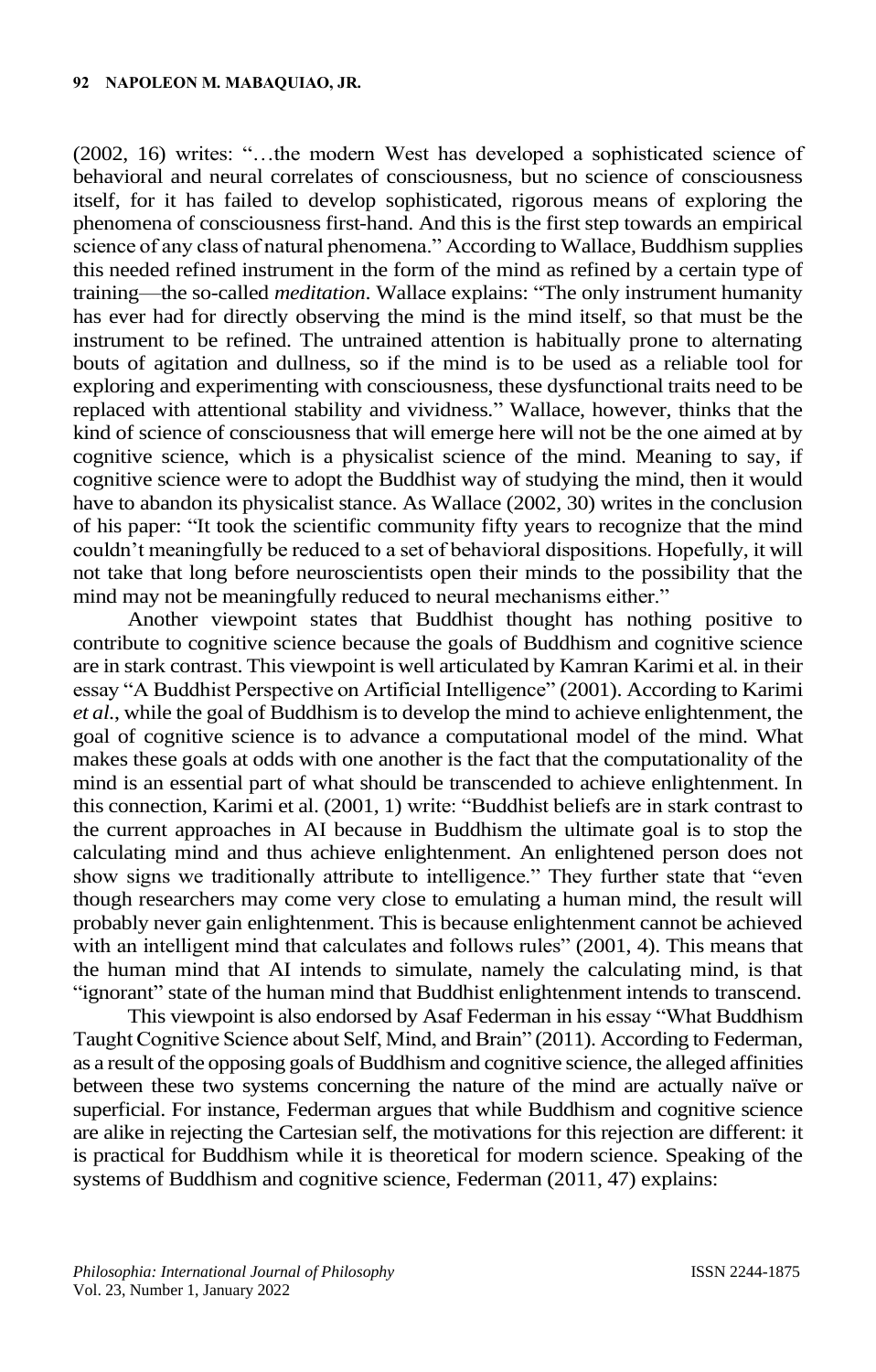Both systems are united in rejecting the idea of an eternal, immaterial soul that is separated from the body, and yet controls it from within. But this is more or less where the similarities end. Buddhism rejects a kind of self (atman) that is eternal, blissful, and identical with the creative force of the universe (Brahman). It identifies the attachment to such a self as a source of misery and thus provides logical considerations (philosophy) and practical exercises (meditation, morality) as antidotes. The prime motivation is therefore ethical and is part of a larger soteriological system. Cognitive science, on the other hand, lacks both the ethical motivation and the practical application. Its rejection of the Cartesian self is a result of scientific theorizing that emerges from experimental work….

The third and last viewpoint claims that Buddhist thought can critically dialogue with cognitive science by way of providing alternative models of consciousness. Richard Payne articulated this view in his essay "Buddhism and Cognitive Science: Contributions to an Enlarged Discourse" (2002, 5):

The project of juxtaposing Buddhist psychology and cognitive science should not be seen as an uncritical acceptance of the authority of science, but rather as a dialogue in which the phenomenologically-based teachings of Buddhism concerning the workings of the mind can interact critically with cognitive science. Nor is it an attempt toward some grand resolution demonstrating the perfect harmony of Buddhism and cognitive science. And, finally, it is not an appeal to the authority of cognitive science as legitimating Buddhism—an all too common project in the discourse on science and religion. Rather, the goal is twofold: to find a critical perspective from which to evaluate the contemporary relevance of traditional Buddhist teachings, and to provide Buddhist models of consciousness and its transformation critically different from those already under consideration in cognitive science.

Now, whether the contribution that will result in this dialogue is positive or negative depends on the kind of alternative model of consciousness being advanced. John Spackman, in his essay "Contemporary Philosophy of Mind and Buddhist Thought" (2012), identifies the following Buddhist-based/inspired models of consciousness: (a) Wallace's non-materialist view, (b) Flanagan's materialist view, (c) Thompson's phenomenological approach, and (d) Spackman's own neutral nondualism. Spackman, in his paper, aims to show how the first three models fail to overcome the same difficulties faced by the standard models in cognitive science; and, consequently, how his own proposed model, the fourth model, is able to overcome these challenges. In what follows, let us examine Spackman's analyses in this regard.

Wallace's non-materialist view, called *consciousness-based view* by Spackman, is built on a Buddhist idea that reality ultimately consists of a primordial consciousness, "which is wholly undifferentiated, without qualities or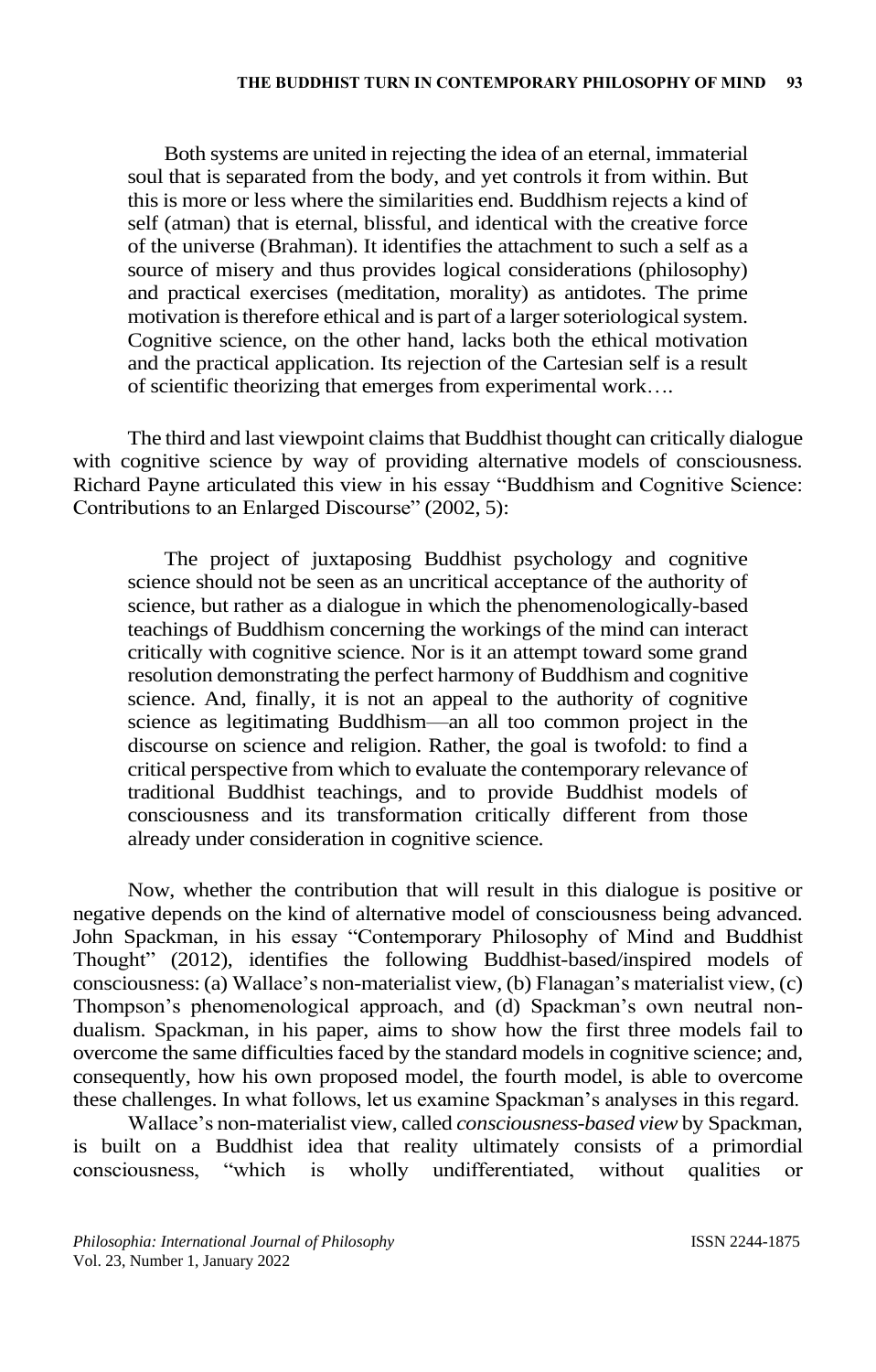conceptualizations" (Spackman 2012, 743) such that "at this level, subject and object are entirely transcended" (ibid.) thereby forming a unity. Because it claims that reality is fundamentally mental, this view is classified as a form of idealism, but it varies from traditional forms of idealism precisely because it rejects the distinction between the subject and object of consciousness (ibid., 742).

Flanagan's materialist view is built on the idea that it is possible to naturalize Buddhism in that it is possible to take "from Buddhist accounts of the mind only what is compatible with physicalism" (ibid., 745). This view has been recently defended by Mark Siderits in his thought-provoking essay "Buddhism and Techno-physicalism: Is the Eightfold Path a Program?" (2001). Siderits argues that computationalism (which he refers to in his paper as "techno-physicalism") provides a good framework for explaining some main Buddhist tenets, such as impermanence and nonself. According to Siderits, impermanence and nonself are very much coherent with the materialism of computationalism, which presupposes no underlying permanent reality. On the other hand, the computationalist idea that the human mind, like computer software, is just a collection of programs is able to explain the Buddhist notion of nonself where the self is taken as a mere collection of various kinds of elements. However, more importantly, the computationalist model is able to explain the problematic Buddhist issue of how to explain the possibility of rebirth, given that there is no enduring self. For who is reborn if there is no enduring self? Siderits very cleverly points out that this question can be answered by the principle of multiple realizability of computer softwares. Accordingly, if minds are computer softwares, then they can be transferred from one kind of hardware to another as long as these hardwares have the necessary sophistication to run the softwares. Siderits (2001, 311) explains:

And once again, the computer metaphor helps us make sense of the Buddhist claim, helps us see how rebirth might be possible without a transmigrating self. For we can see how one computer might, in going out of existence, set in motion causal processes resulting in some new computers having states importantly related to those of the original. Rebirth might be the organic equivalent of using a Zip drive just before the final crash of the old computer, then installing selected files on a new machine.

Siderits's approach uses cognitive science as a framework to resolve the issues of Buddhism. Be that as it may, if Siderits proves successful in doing so, the idea that cognitive science and Buddhist thought have fundamental similarities will gain more credibility. Siderits, however, states that one fundamental problem with the computationalist framework is its materialism, which contradicts Buddhist concepts pertaining to morality and spirituality, such as karma, rebirth, and enlightenment. Indeed, as shown above, computationalism can explain the possibility of rebirth (of non-enduring selves), but the Buddhist model of rebirth is inextricably tied up with karma, which escapes the materialist framework. In short, though the computationalist framework may be able to explain the metaphysical side of Buddhism, it fails to account for its ethical and/or spiritual side. Siderits's take on the matter is that though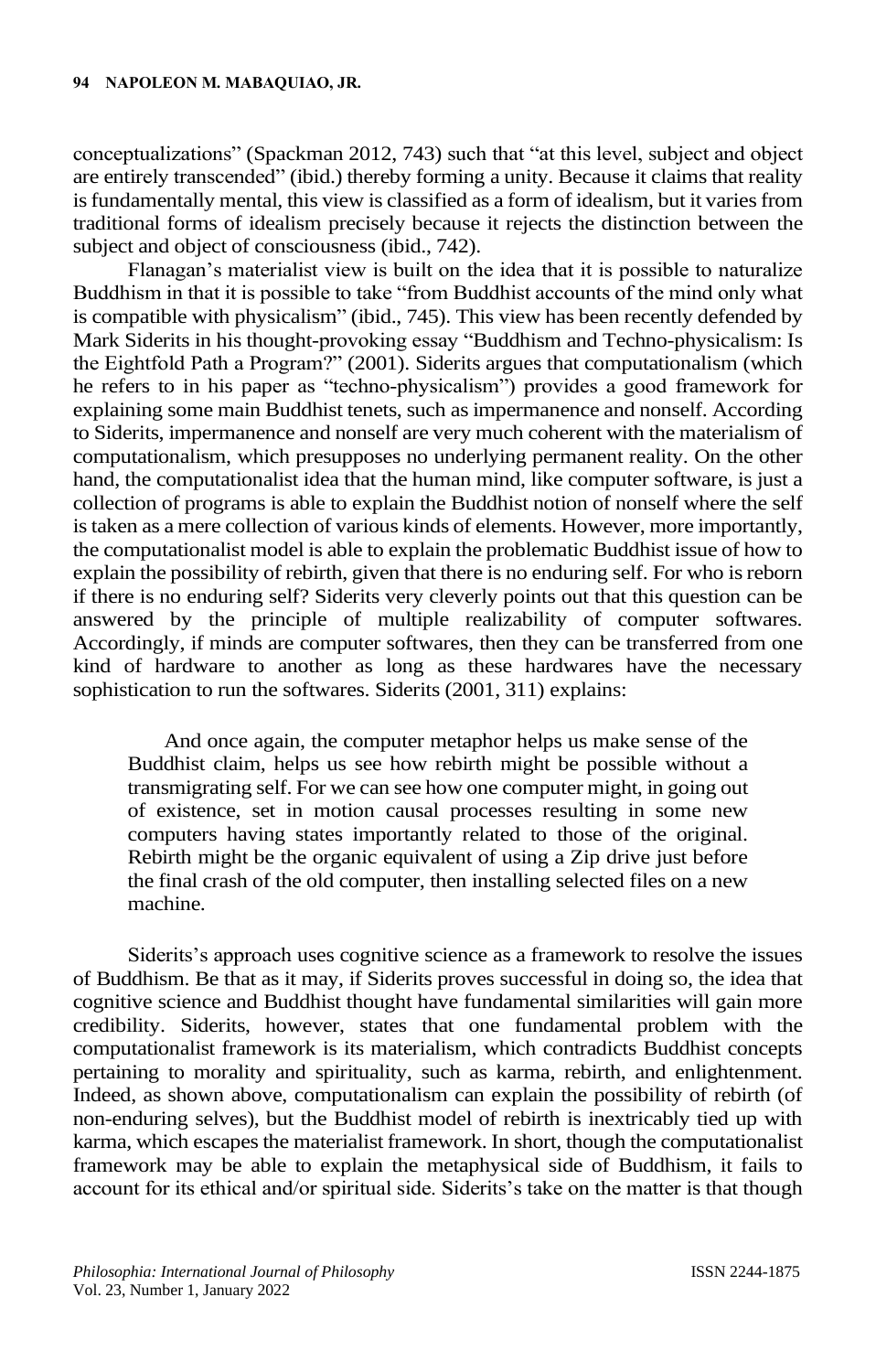karma, along with its related concepts, has "played an important role in many Buddhist cultures, it is not crucial to the central project of Buddhism" (Siderits 2001, 312). Thus, like Flanagan, Siderits thinks that Buddhism is essentially a materialist philosophy of mind; for while it may contain non-materialist elements, these elements are negligible.

The phenomenological approach to cognitive science, also called the *enactive approach* or *embodied-enactive approach*, is inspired by the Buddhist principle of *dependent co-arising,* which regards the mind and the world as dependent on one another, and by the phenomenology of Maurice Merleau-Ponty (Spackman 2012, 747). This approach was articulated in the book *Embodied Mind: Cognitive Science and Human Experience* by Varela, Thomson, and Rosch (1991). This approach generally defines cognition as emerging from the activity of embodied agents. This particularly means, in the words of Varela et al. (1991, 9), that "cognition is not the representation of a pregiven world by a pregiven mind but is rather the enactment of a world and a mind on the basis of a history of the variety of actions that a being in the world performs" (also quoted in Spackman 2012, 747).

Spackman argues that these Buddhist-based/inspired models of consciousness have not been able to overcome the challenges faced by cognitive science. As regards Wallace's consciousness-based model, Spackman shows that while this view may be to able sidestep the problem of the explanatory gap between the objectively physical and the subjectively mental, it, however, runs into a problem with the (scientific) *principle of causal closure—*roughly the principle that causation is sufficiently explainable in physical terms—for excluding the physical in the causal picture.

As a materialist view, Flanagan's model is shown by Spackman to be susceptible to the standard anti-materialist arguments such as the so-called conceivability arguments—consisting, among others, of the *zombie argument* and *inverted-qualia argument.*In the case of Siderits, his conclusion is notreally necessary. He falsely assumes that the computationalist model is the best model to explain the concepts and issues of Buddhism. Dualism can very well do the job so long as the substantiality of the mental is not postulated. More importantly, however, the idea that the ethical or spiritual tenets of Buddhism are not central to its project is clearly mistaken, as emphasized by the viewpoint of Karimi et al. and Federman, as we have earlier discussed. For when metaphysical questions compete with ethical ones in terms of priority or value, Buddhism insists on choosing the ethical ones. It is not that metaphysical questions are unimportant, but that these questions should aid us in dealing with the practical questions of ethics, which for Buddhism mainly concern how humans can overcome their sufferings. This point is articulated very clearly in the *parable of the poisoned arrow*, which goes:

The Buddha always told his disciples not to waste their time and energy in metaphysical speculation. Whenever he was asked a metaphysical question, he remained silent. Instead, he directed his disciples toward practical efforts. Questioned one day about the problem of the infinity of the world, the Buddha said, "Whether the world is finite or infinite, limited or unlimited, the problem of your liberation remains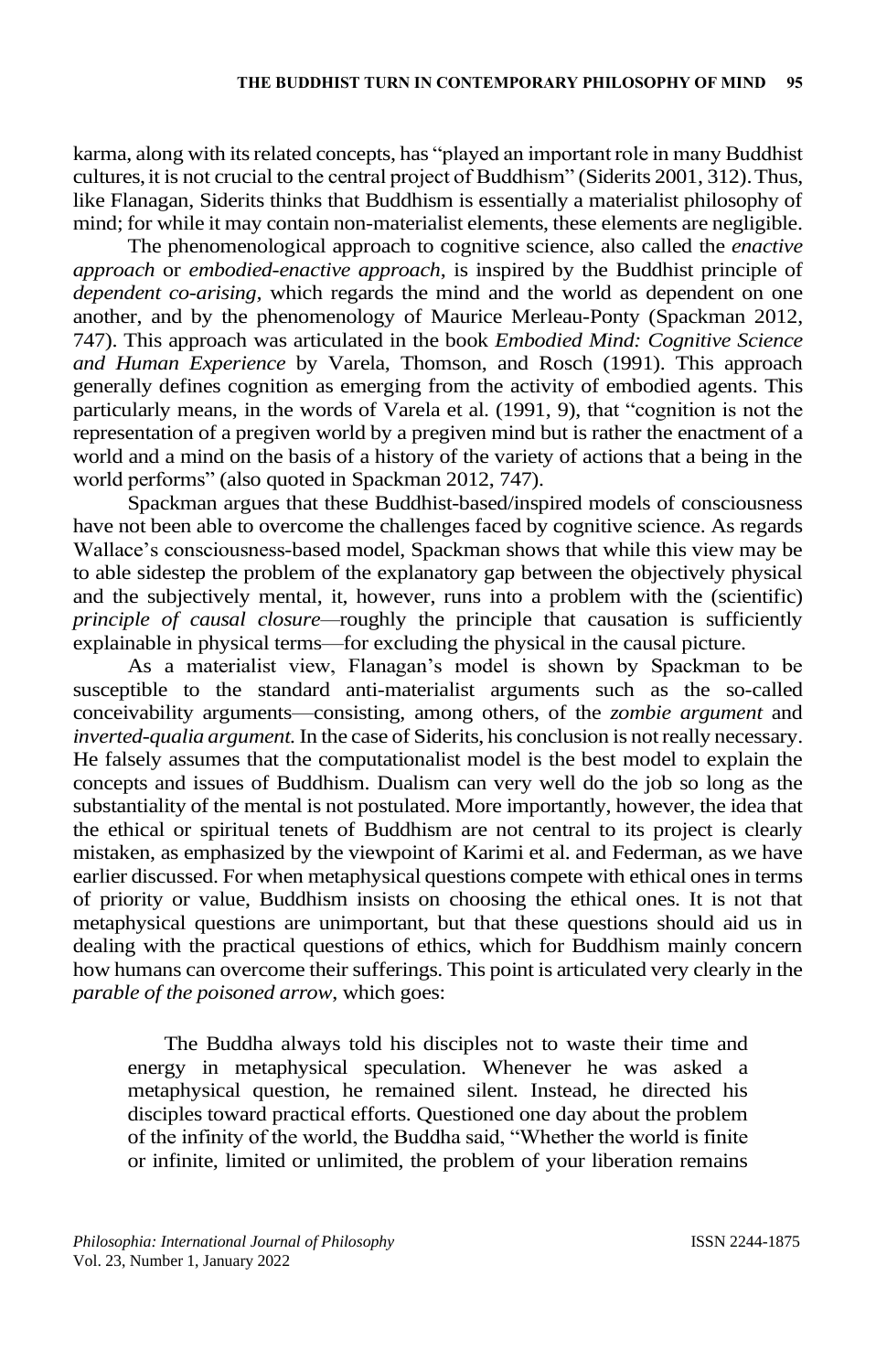the same." Another time he said, "Suppose a man is struck by a poisoned arrow and the doctor wishes to take out the arrow immediately. Suppose the man does not want the arrow removed until he knows who shot it, his age, his parents, and why he shot it. What would happen? If he were to wait until all these questions have been answered, the man might die first." Life is so short. It must not be spent in endless metaphysical speculation that does not bring us any closer to the truth.**<sup>3</sup>**

Furthermore, the fact that the Buddhist notion of the no-self can be explained by the computationalist concept of the mind as a computer software does not necessarily mean that Buddhism shares the physicalism of computationalism. As Arnold (2012, 4) notes:

Pursuing this thought, Mark Siderits asks (in the subtitle of a recent article): "Is the Eightfold Path a Program?" (2001). That is, can characteristically Buddhist accounts of the person be harmonized particularly with those cognitive-scientific projects that, informed by the availability of the computer model, take thought to be somehow "computational"? Among other things, this amounts to the question of whether the basic Buddhist commitment to selflessness might be compatible with *physicalism*…. Siderits proposes that the basic Buddhist project *is* finally reconcilable with cognitive-scientific physicalism…. There remains, however, a significant obstacle to the view that Buddhist thinkers elaborated a position that is uniquely compatible with scientific understanding: while cognitive-scientific accounts of the mind are generally physicalist in character, *Buddhist philosophers are emphatically not physicalists*.

With regard to the enactive approach, Spackman argues that it has not really been successful in resolving the problem of the explanatory gap, for whether the body is a "lived body" or not, the question of how consciousness arises from the physical processes of the body remains. The consequence of this analysisto our purposes is that these alternative Buddhist models of consciousness will not help in the project of cognitive science to naturalize the mind. In short, from the perspective of Spackman, they have nothing positive to contribute to the feasibility of this project.

Now, what about Spackman's own alternative model, which he refers to as *neutral non-dualism*? This model is built on the Buddhist idea (of Nāgārjuna) that all phenomena are empty of *svabhāva*, which Spackman (2012, 748) translates as intrinsic nature, "that is, a nature possessed independently of other entities, causes, parts, and so on." This implies for Spackman (2012, 748) that "No positive statements at all can be asserted about reality at the ultimate level." Consequently, this view is "neutral" in that "the ultimate relation between mind and matter cannot be construed in terms of materialism, dualism, or any consciousness-based view" (ibid., 749), while it is "nondualistic" in that "properly, we cannot assert that reality is one, only that it is not two"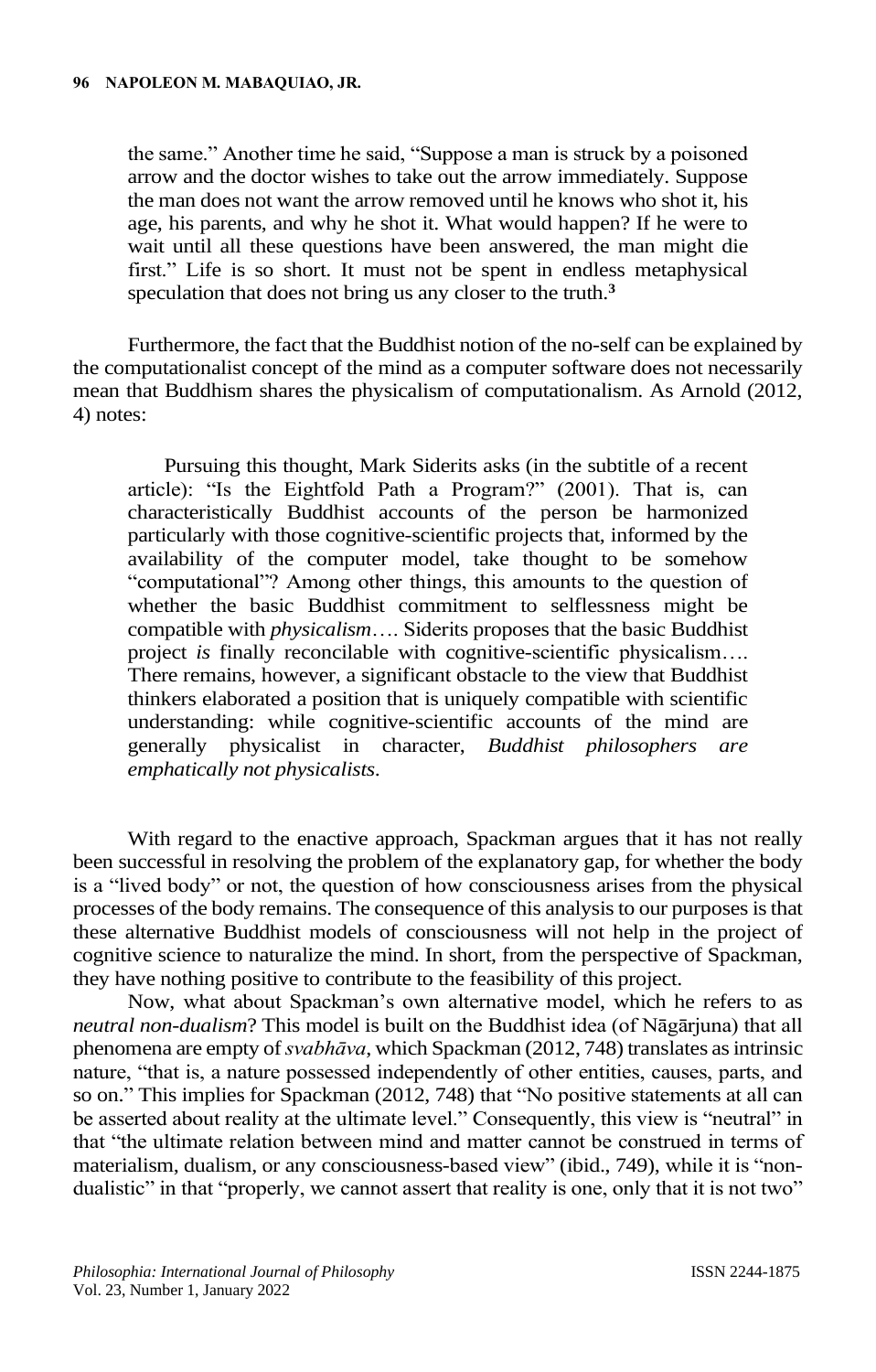(ibid., 748)—by "two," Spackman here presumably refers to the categories of the physical and the mental. Now, whether or not this model truly overcomes the difficulties faced by the standard theories in cognitive science—the explanatory gap and others—the problem with this model is that it endorses a kind of *mysterianism* about the nature of consciousness, according to which the nature of consciousness will forever remain a mystery to us since we can never really know what constitutes it. Spackman (2012, 749) writes:

Neutral non-dualism, as I have described it, is in some ways reminiscent of the "New Mysterianism" proposed by Colin McGinn, and yet it is importantly different (McGinn 2000). Both views hold that we cannot grasp the ultimate nature of the relation between mind and matter. But for McGinn, the reason for this inability is the limitation of our cognitive powers. There is, in fact, an answer to the question of whether mental events and physical events are identical or distinct; it is just that this fact lies beyond our cognitive abilities. According to neutral nondualism, the relation between the mental and the physical is not just unknowable by us but unintelligible.

The consequence of this mysterianism, for our own purposes, is that Spackman's own proposed model has likewise nothing significant to contribute to the feasibility of the project to naturalize the mind. What it shows us is akin to Wallace's proposal for cognitive science to adopt the introspective method of Buddhist meditation: that if we are to resolve the difficulties faced by cognitive science, we will have to abandon its project to naturalize the mind.

Spackman's arguments against the first three models of consciousness are plausible, but I find his arguments in support of the model of consciousness that he advances in need of refinement. The label used by Spackman, namely "neutral nondualism," is confusing. If the descriptions "neutral" and "non-dualistic" are both applied to things on the fundamental level, their combination is contradictory. If things are ontologically neutral or mysterious in an unintelligible sense [not in the sense of McGinn's (1997) brand of mysterianism which results from our cognitive limitations], then any assertion of what they are or what they are not ontologically will not make sense. So saying that things are non-dualistic on this level is as senseless as saying that they are ontologically dualistic, monistic, or pluralistic. In this regard, the combination of these descriptions only makes sense if they refer to different levels, say "neutral" to the ontological status of things on the fundamental level and "non-dualistic" to the ontological status of things on the non-fundamental level.

The non-fundamental level may refer to the higher level of existence resulting from the combinations or interactions of things on the fundamental level, such as when the basic elements of nature combine to form substances (like when hydrogen and oxygen combine in a certain way to produce water). Given this, is Spackman, therefore, claiming that Buddhism takes the nature of things on the non-fundamental levels to be non-dualistic? This is hardly the case, for Buddhism talks of physical and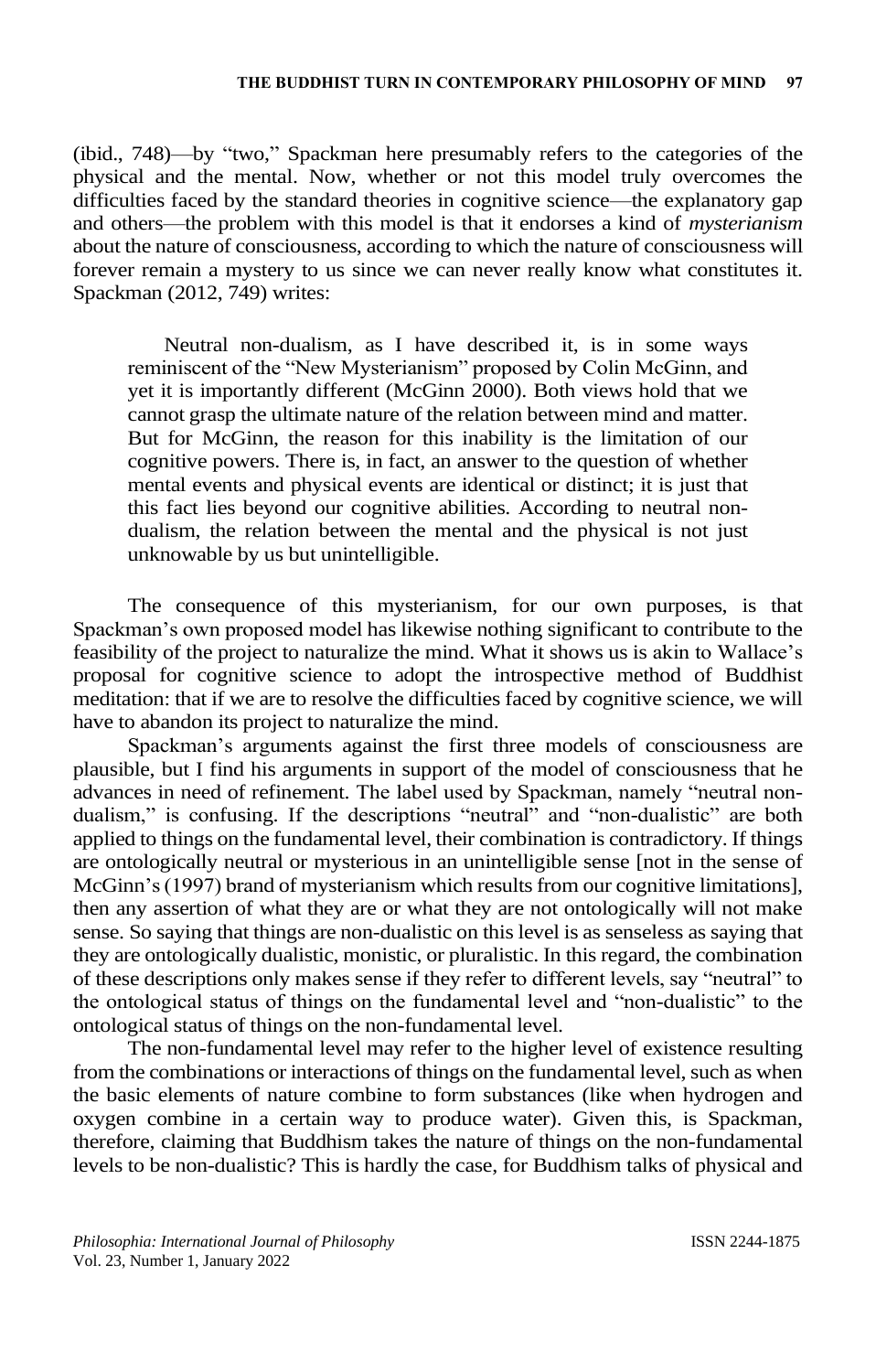mental things, processes, and activities on these non-fundamental levels. One good example would be the five aggregates that combine to form the notion of the self, which is a combination of physical and mental states and activities. The same combination can also be seen in the four noble truths and the eight-fold path.

Spackman is correct in describing the ontological nature of things on the fundamental level as neutral in consideration of the fact that they are devoid of intrinsic nature. However, he is mistaken in describing these things as non-dualistic, either in the fundamental or non-fundamental levels. On the fundamental level, describing things as non-dualistic contradicts the description that these things are ontologically neutral. On the non-fundamental levels, describing things as non-dualistic conflicts with the way Buddhism talks about things in the world.

The Buddhist philosophy of mind, in this regard (on the aspect of ontological nature), is better described as "neutral property dualism." It is neutral in the same sense that Spackman thinks of it, but it is property dualism in the sense that on the nonfundamental levels, things have the properties of being physical or mental. While it is true that on the fundamental level, things cannot be categorized as either physical or mental, these things can have mental and physical properties on a higher level. Such properties may emerge from the interactions of things on the fundamental level.

That things are devoid of intrinsic nature does not necessarily lead to a denial of dualism in general. It certainly does lead to a rejection of the traditional kinds of dualism usually discussed in Western philosophy, namely substance dualism, and property dualism. Substance dualism, standardly represented by Cartesian dualism, claims that on the fundamental level, things are divided into material objects (matter) and minds. On the other hand, the property dualism discussed in traditional, Western philosophy of mind is of the materialist orientation. Its proponents claim that things in the world are fundamentally physical, but they have both mental and physical properties. Two prominent representative theories of property dualism of this kind are Donald Davidson's (1991) *anomalous monism* and John Searle's (1999) *biological naturalism.* Davidson, on the one hand, claims that the relation between mental and physical properties of physical objects is anomalous as this relation is not governed by strict deterministic laws. Searle, on the other hand, claims that consciousness is a higher-level biological property as it is a property that emerged from the interaction of the biological properties of the brain in the course of evolution.

If we separate the materialist orientation from property dualism, we will have a general theory of property dualism that can admit of kinds. In light of the considerations above, we can distinguish between two kinds: *materialist property dualism* (the one assumed in discussions in the traditional, Western philosophy of mind) and what we have referred to as *neutral property dualism.* While materialist property dualism is ontologically committed to physicalism on the fundamental level, neutral property dualism has no ontological commitment on the same level. They, however, are both committed to the view that on the non-fundamental levels, things have physical and mental properties. If our description of the Buddhist philosophy of mind in the ontological sense proves to be correct, then we have expanded the traditional, Western classifications of possible ontological positions about the nature of things and minds.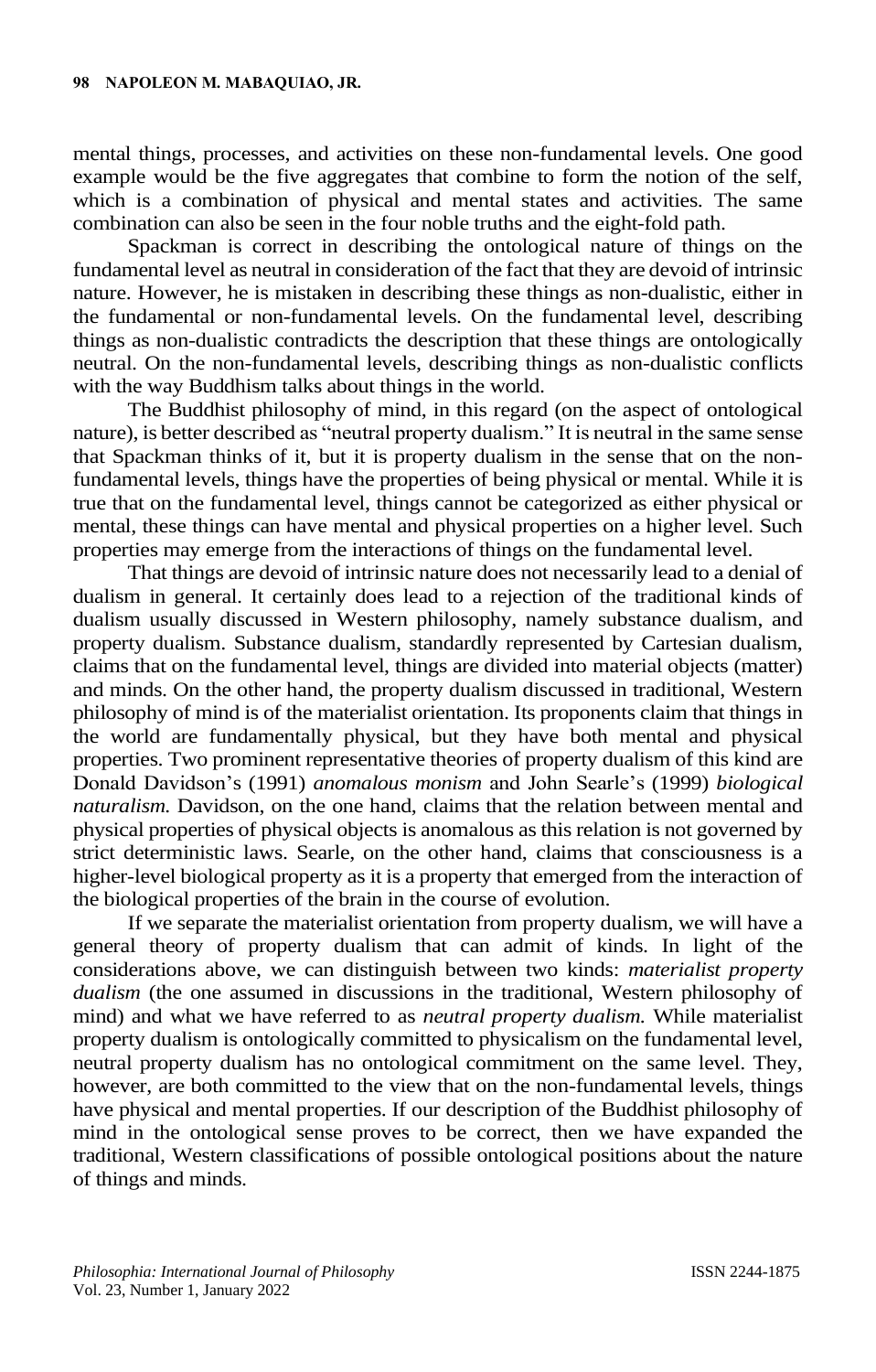It may be asked why it is important to maintain dualism on the non-fundamental level in our account of the Buddhist philosophy of mind? First, as earlier noted, Buddhism makes ample references to the dualism of the physical and the mental states in many of its doctrines. Second, which follows from the first, it will consistently explain most, if not all, of the main tenets of Buddhism. Earlier, we noted that a materialist reading of Buddhism would not be able to explain the ethical and spiritual facets of Buddhism, as contained in its doctrines of karma, rebirth, and enlightenment. Furthermore, without the dualism, the Buddhist philosophy of mind will not be able to deal with the various arguments leveled against physicalism, such as the knowledge argument. On the other hand, an idealist reading of this philosophy will not be able to explain its adherence to the reality of causation operating both in the mental and physical realms, as presupposed in the doctrine of karma.

Finally, with its characterization as neutral property dualism, we can explain why the Buddhist philosophy of mind can accommodate some features of the computationalist theory of mind or strong AI. Siderits have shown that the Buddhist philosophy of mind can accommodate the view that minds are multiply realizable in the sense that they can function in various physical bases. In the language of strong AI, this means that minds are computer softwares that can be run by various hardwares of sufficient sophistication. In the language of Buddhism, minds are aggregates of impermanent physical and mental things and processes that can transport from one physical body to another following the principle of karma. What was wrong with Siderits's analysis, however, was that he applied the computationalist theory wholesale, with its materialist commitment, to interpret Buddhist philosophy of mind; and the result was that he was willing, as Flanagan did as well, to take out from Buddhism doctrines, such as karma, that do not fit in the materialist framework of the theory. With our characterization of Buddhism, we do not need to resort to this. We can maintain that the Buddhist philosophy of mind can accommodate some of the important views of contemporary philosophies of mind without sacrificing its spiritual or ethical aspects.

## **CONCLUSION**

Our investigations have shown that the insights provided by Buddhism on the nature of the mind do not help cognitive science in making its project to naturalize the mind more feasible or in overcoming the challenges that it faces in its pursuit of the said project. The Buddhist-based method for a rigorous study of the mind conflicts with the materialist commitment of cognitive science. Furthermore, the proposed Buddhist-inspired models of consciousness have their own difficulties to deal with. What is needed is an account of the Buddhist philosophy of mind that will be consistent with its central tenets. In this regard, I advance the view of neutral property dualism as a way of characterizing the ontological commitment of the Buddhist philosophy of mind. As a form of property dualism, Buddhism shares some of the features of contemporary philosophies of mind which subscribe to property dualism. Such features include the multiple realizability of minds or mental states as advanced by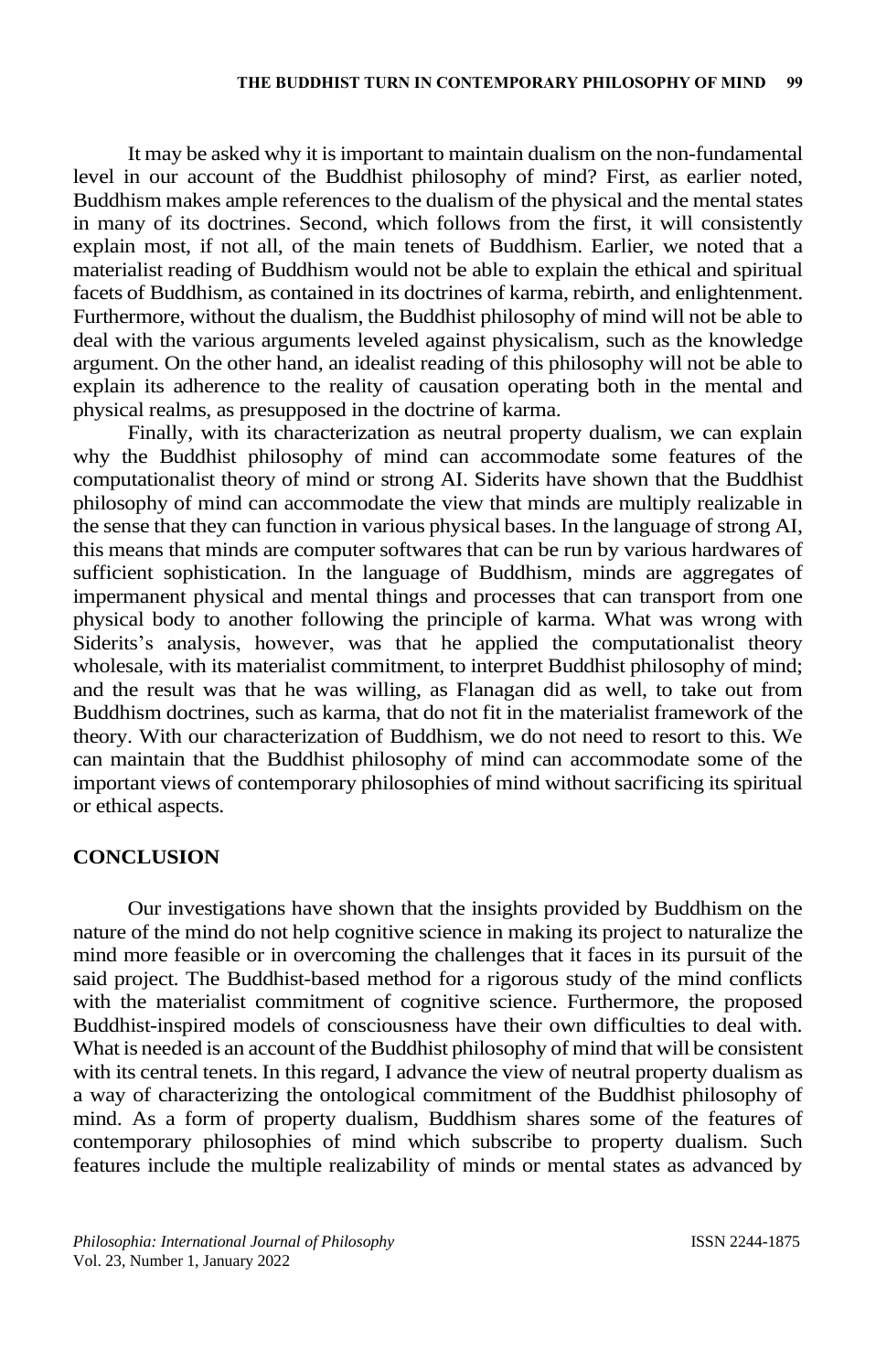strong AI or computationalism. However, as a neutral form of property dualism, Buddhism deviates from the materialist directions of these philosophies of mind. Therefore, the Buddhist turn in cognitive science will not help cognitive science overcome the challenges of its naturalization project—as this project is materialist in orientation. What Buddhism can offer to cognitive science, however, is a framework by which cognitive science can evaluate its goals and motivations. For instance, Buddhism can provide the spiritual and ethical guide to cognitive science in the pursuit of its projects, especially those involved in the construction of highly sophisticated AI or intelligent machines. It may be explored, for instance, in what ways AI can contribute to the minimization of suffering in the world.

## **NOTES**

1. Quoted in Wallace 1999, 176.

2. The term "mind" can generally be understood as referring to the faculty responsible for conscious states and processes, which include our cognitive and phenomenal abilities. An entity having this faculty is generally said to have a mind. The nature of the mind—pertaining to whether the mind is physical or not, identical to the brain or not, a substance or a class of phenomena or properties, causally determined by bodily and other physical events or not, a computational system or not, and others is what is philosophically contentious. The various theories of the mind, including those of Buddhism and cognitive science, offer different accounts of the nature of the mind.

3. There are many versions of this parable. The quoted version is by the famous Zen monk from Vietnam, Thich Nhat Hanh, as cited in Zen 101.

### **REFERENCES**

Arnold, Dan. 2012. *Brains, Buddhas, and believing: The problem of intentionality in classical Buddhist and cognitive-scientific philosophy of mind.* New York: Columbia Press.

Capra, Fritjof. 1975. *The tao of physics.* Colorado: Shambhala Publications, Inc.

- Chalmers, David. 1997. *The conscious mind: In search of a fundamental theory.* Oxford: Oxford University Press.
- Chalmers, David. 1995. Facing up to the problem of consciousness. *Journal of Consciousness Studies* 2(3): 200-219.
- Davidson, Donald. 1991. Mental events. In *The nature of mind.* Edited by David M. Rosenthal Oxford: Oxford University Press, 247-256.
- Dennett, Daniel C. 199. *Consciousness explained.* Boston: Little, Brown, and Co.
- Federman, Asaf. 2011. What Buddhism taught cognitive science about self, mind and brain. *Enrahonar. Quaderns de Filosofia* 47: 39-62**.**
- Flanagan, Owen. 2011. *The Bodhisattva's brain: Buddhism naturalized.* Cambridge: MIT Press.

Freidenberg, Jay and Gordon Silverman. 2006. *Cognitive science: An introduction to*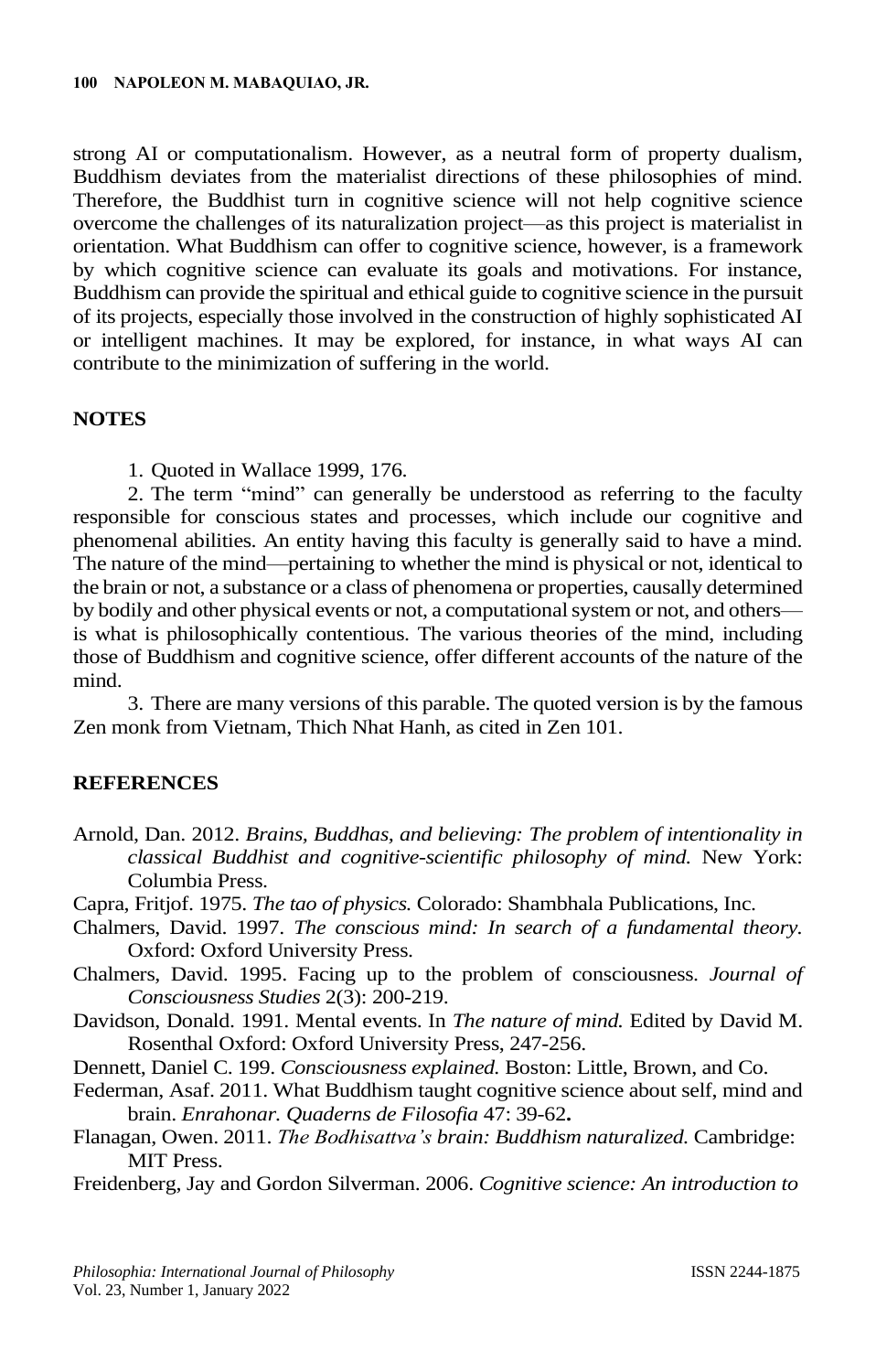*the study of mind.* California: Sage Publications, Inc.

- Garfield, Jay and Graham Priest. 2002. Nagarjuna and the limits of thought. In *Empty words: Buddhist philosophy and cross-cultural interpretation.* Edited by Jay Garfield. Oxford: Oxford University Press, 86–105.
- Hanh, Thich Nhat. 2018. Parable of the poisoned arrow. In *Zen 101* (n.d.). http://buddhazen101.tumblr.com/post/25078328254/parable-of-the-poisonedarrow. Accessed 10 February 2018.
- Jackson, Frank, 1991. What Mary didn't know. In *The nature of mind.* Edited by David M. Rosenthal. Oxford: Oxford University Press, 392-394.

Karimi, Kamran, et al. 2001. A Buddhist perspective on artificial intelligence." In *The 38th Western Canadian Philosophical Association Conference (WCPA'2001), Regina, Saskatchewn, Canada.* [<http://myweb.ncku.edu.tw/~stli/www/teach/ke/buddhist.pdf>](http://myweb.ncku.edu.tw/~stli/www/teach/ke/buddhist.pdf) Accessed: February 10, 2018.

- Levine, Joseph. 1983. Materialism and qualia: The explanatory gap. *Pacific Philosophical Quarterly* 64 (4): 354-361.
- Look, Brandon C. 2020. *Gottfried Wilhelm Leibniz. The Stanford Encyclopedia of Philosophy* (Spring 2020 Edition), Edward N. Zalta (ed.), URL = [https://plato.stanford.edu/archives/spr2020/entries/leibniz/.](https://plato.stanford.edu/archives/spr2020/entries/leibniz/) Accessed November 5, 2021.
- Mabaquiao, Napoleon. 2009. Transcendence and the elusive science of the mind. *Budhi: A Journal of Ideas and Culture* 13 (1 & 2 & 3): 481-487. (Special Edition, edited by Philippe Capelle-Dumont).
- Mabaquiao, Napoleon. 2015. The phenomenal concept strategy and a master argument. *Kemanusiaan* 22(1): 53-74.
- Mabaquiao, Napoleon. 2012. *Mind, science and computation*. Quezon City: Vibal Foundation, Inc.
- McGinn, Colin. 1997. Can we solve the mind-body problem? In *Philosophy of mind: A guide and anthology.* Edited by John Heil. Oxford: Oxford University Press, 781-797.
- Nagel, Thomas. 1974. What is it like to be a bat? *Philosophical Review* 83(4): 435-50.

Payne, Richard K. 2002. Buddhism and cognitive science: Contributions to an enlarged Discourse. (Symposium Proceedings) *Pacific World: Journal of the Institute of Buddhist Studies* 3(4): 1-14.

- Penrose, Roger. 1994. *Shadows of the mind: A search for the missing science of consciousness.* Oxford: Oxford University Press.
- Pylyshyn, Zenon W. 1989. Computing in cognitive science. In *Foundations of cognitive science.* Edited by Michael Posner. Cambridge: The MIT Press, 49-91
- Santina, Peter. 1984. *Fundamentals of Buddhism.* Taipei, Taiwan: The Corporate Body of the Buddha Educational Foundation.
- Spackman, John. 2012. Contemporary philosophy of mind and Buddhist thought. *Philosophy Compass* 7(10): 741–751.
- Searle, John. 1980. Minds, brains, and programs. *Behavioral and Brain Sciences* 3(3): 417-457.